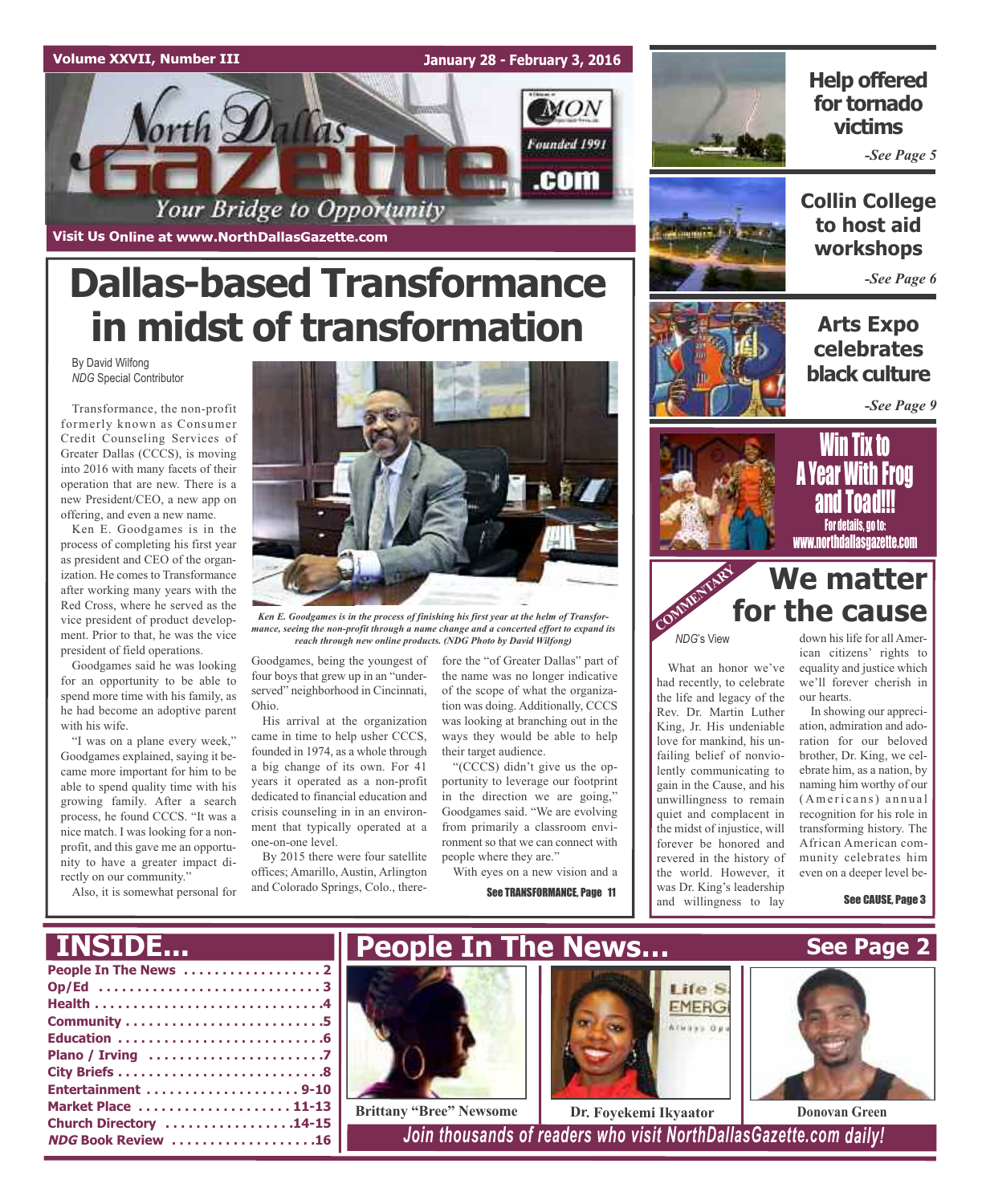## **Brittany "Bree" Newsome**

LOS ANGELES – This year the Chairman of the NAACP National Board of Directors, Roslyn M. Brock, will present the prestigious Chairman's Award to individuals and organizations who have used their distinct platforms to be agents of change.

The recipients are Brittany "Bree" Newsome; Justice League NYC; Concerned Student 1950 Collective at the University of Missouri, Columbia; The University of Mississippi NAACP College Chapter; Rev. Dr. Otis Moss III; Rev. Dr. Howard-John Wesley;



Rev. Dr. Jamal Harrison Bryant, and Jussie Smollett. The presentation will take place during the 47th NAACP Image Awards, broadcast live on Friday, Feb. 5 (8 p.m.) on TV One,

"It is a rare privilege for

#### me to present the NAACP Chairman's 2016 Award to an outstanding group of trailblazing leaders all under the age of 50 who have given voice and vision to the mantra that black lives matter," stated Roslyn M. Brock, Chairman of the NAACP National Board of Directors.

"The five individuals and three organizations have raised awareness of social, educational, and economic injustice from college campuses, church pulpits and the streets, and exemplify what this award symbolizes – "Courage Will Not Skip this Generation."

The NAACP Chairman's

Award is bestowed in recognition of special achievement and distinguished public service.

Past honorees include Attorney General of the United States, Eric H. Holder, Jr., United States Navy ViceAdmiral Michelle Howard, Radio One Founder and Chairperson Cathy Hughes, U.S. Surgeon General Dr. Regina Benjamin, Tyler Perry, Former Vice President Al Gore and Dr. Wangari Muta Maathai, Aretha Franklin, Bono, then-Senator Barack Obama, The Dave Matthews Band, Danny Glover, and Forest Whitaker.

Bree Newsome has always been sensitive to the essential role that art and symbols play in shaping culture and consciousness. As she watched the fu-

neral of Rev. Clementa Pinckney, one of 9 people slaughtered in the name of white supremacy at Mother Emanuel AME Church in Charleston, South Carolina, she recognized the message being communicated clearly by the US flag and the SC state flag at halfmast while the Confederate flag remained fully furled.

Refusing to accept the premise of this image – that white supremacy is supreme, untouchable and invincible – she scaled the 30-foot flagpole in front of the South Carolina Statehouse and removed the "stars and bars" boldly declaring, "This flag comes down today!"

The image of Bree with the Confederate flag in hand has become a touchstone of empowerment for disenfranchised people around the globe.

The University of Mississippi NAACP College Chapter's leadership was a key catalyst in the student led campaign to remove the Mississippi state flag, which includes the confederate battle emblem in its upper left corner from campus grounds.

## **Dr. Foyekemi Ikyaator**

By Jeffrey L. Boney Special to the NNPA News Wire fromthe*HoustonForwardTimes*

In a time where, according to the Association of American Medical Colleges (AAMC), the United States faces a shortage of as many as 90,000 physicians by 2025, including a critical need for specialists to treat an aging population that will increasingly live with chronic disease, a diamond in the rough has done something phenomenal in the city of Houston.

Dr. Foyekemi Ikyaator, a



31-year old Black woman, who has opened up a standalone, full-service emergency room in northwest Houston along with her husband, is doing something very few people have done. According to a report

published on AAMC's website, the number of minority applicants to medical schools increased in 2014, which is encouraging news for the future of Black people in the medical field, when you consider what Dr. Foye has done.

Dr. Foye (pronounced Foy-yay), as she likes to be referred to, recently held a ribbon-cutting ceremony to introduce the entire northwest Houston community to her new business venture that she opened in December 2015 – Life Savers Emergency room located 17685 Tomball Parkway.

Since opening in Decem-

ber the ER service has been met with rave reviews with five stars given on Google, and other social media platforms.

Life Savers Emergency Room comes from the heart of Dr. Foye, a graduate of the University of Wisconsin School of Medicine and Public Health, who was practically raised in the United States and was groomed to care for the physical well-being of people. No doubt coming from a structured support system that purported academic superiority, Dr. Foye received her education on a full academic scholarship.

After completing her residency in Emergency Medicine from the Emory School of Medicine and Public Health in 2012, Dr. Foye moved to Houston from Atlanta, in order to further her practice. Dr. Foye gained extensive experience working within the St. Luke's Health System. Within a few short years, she decided it was time to do what she wanted to do.

Dr. Foye now successfully directs the free-standing Life Savers Emergency Room, where she can take more time with her patients and counsel them on specific needs as well as promote the kind of medicine that she believes is necessary in today's community.

"In the emergency room you can see between 20 and 30 patients within a shift, and there is just enough time to treat them and get them to their next point of care," said Dr. Foye. "The whole idea in a free-standing ER is that you can provide the care in a more relaxed environment."

The swift response is attractive to Dr. Foye. Ultimately patients get a lot of primary care, which can be a very good thing if the pa-

#### See IKYAATOR, Page 4

## **Donovan Green**

We all know even for fitness: there's an app for that. Donovan Green's Chair Workouts app can be tailored to fit the needs and fitness level of anyone.

It's all about healthy eating and fitness this early 2016 to set the tone for the year. Green, TV personality and celebrity fitness trainer founded Chair Workouts and received much praise from consumers and national media alike, it was only fitting to match his Chair Workouts program and allow individuals everywhere to use it by releasing his Chair Workouts mobile app that is available



for Android and iPhone devices. It is available now to download in iTunes.

Green is a motivational speaker, health and wellness expert and author of No Excuses Fitness. His A-list clientele includes celebrities, politicians to physicians and top experts in the industry including Dr. Mehmet Oz. Donovan Green created Chair Workouts for individuals at any level and ability to reach their fitness goals from only using a chair.

The Chair Workouts app is developed to offer individuals the capacity to tailor their fitness workouts in the convenience of their home, office, training at their fitness center or the outdoors.

It is an innovative and interactive platform allows the individual to take their fitness anywhere and everywhere. It is aimed to give people a new and better way to improve their health, fitness and well-being by using a chair.

The Chair Workouts app features fun 1-minute exercises everyday, daily challenges, extensive video exercises, nutrition tips, recipes and more to suit your overall needs. It is available on Google Play.

For more information on Chair Workouts, visit www.chairworkouts.com follow Donovan Green on Twitter @DonovanGreen or visit the Chair Workouts Facebook page at www.facebook.com/chairworkouts.

Donovan Green's No Excuses Fitness: The 30-Day Plan to Tone Your Body and Supercharge Your Health is available at retailers and online. For more information, visit www.amazon.com.

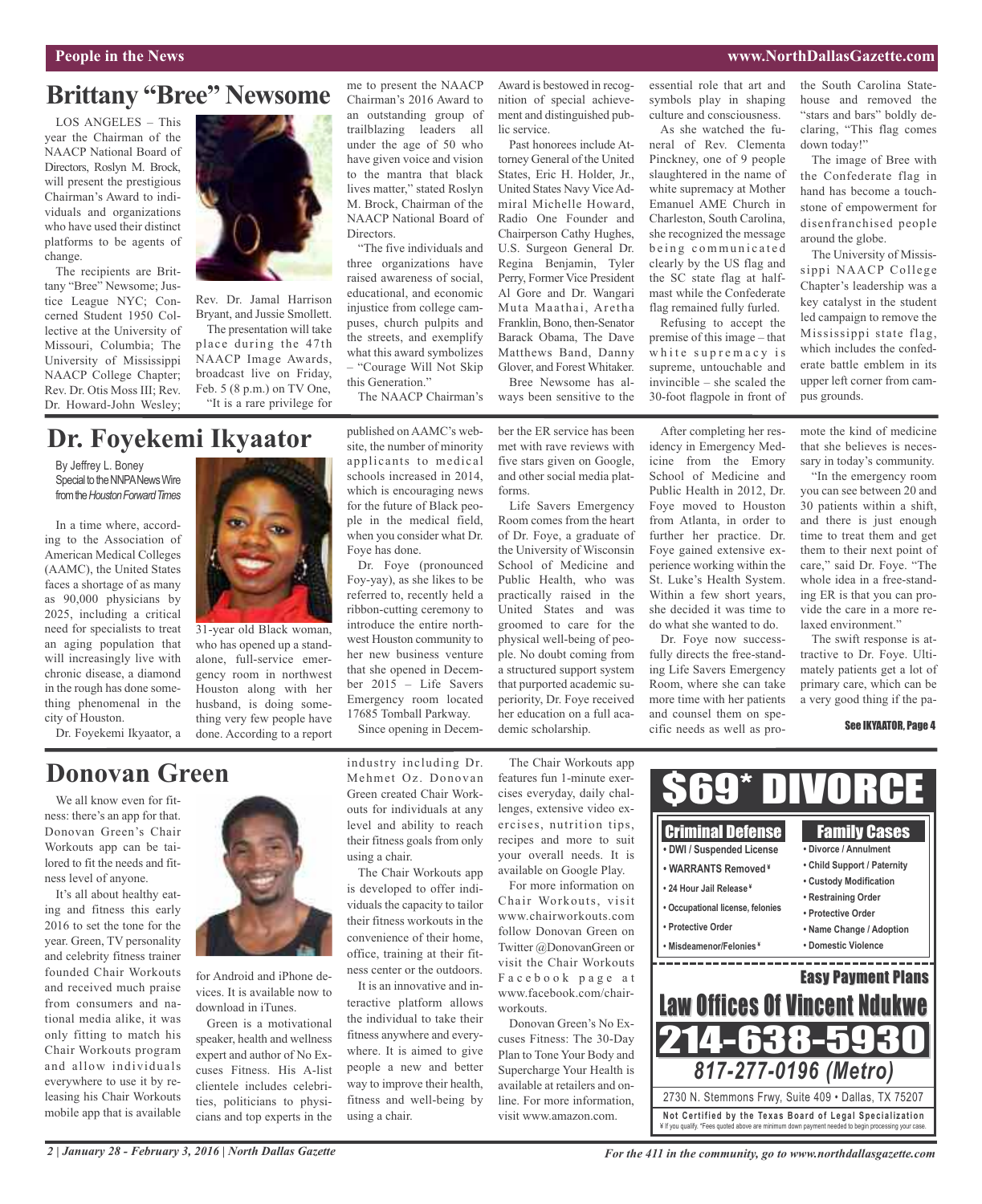### **www.NorthDallasGazette.com Op-Ed**





*North Dallas Gazette assumes no responsibility for unsolicited material and reserves the right to edit and make appropriate revisions.*

> *"Do what you say you are going to do ... when you say*

*you are going to do it.*

**Publisher's Office:** publisher@northdallasgazette.com

**Sales Department:** marketing@northdallasgazette.com

### **Editorial Department:**

editor@northdallasgazette.com

## **Online:**

www.NorthDallasGazette.com www.twitter.com/NDGEditor www.facebook.com/NorthDallasGazette www.pinterest.com/NDallasGazette

## STAFF

**Chairman Emeritus** *Jim Bochum 1933 – 2009*

**Published By** *Minority Opportunity News, Inc.*

> **Web Master** *Todd Jones*

**Special Projects Manager** *Edward Dewayne "Preacher Boy"Gibson, Jr. James C. Allen*

**Community Marketing** *Nina Garcia*

**Religious/ Marketing Editor** *Shirley Demus Tarpley*

#### **Advisory Board:**

*John Dudley Myrtle Hightower Fred Moses Annie Dickson Cecil Starks Willie Wattley Coty Rodriguez-Anderson B. J. Williams Denise Upchurch Barbara Simpkins, ADVISORY BOARD SECRETARY*

**VP of Digital Marketing and Entertainment** *Jessica Brewer*

**Editor** *Ruth Ferguson*

**Contributing Writers** *Jackie Hardy LaRoyce Jones Ivy N. McQuain Tamarind Phinisee Terri Schlichenmeyer Nicole Scott Sonja Washington*

#### **Editorial Writer** *LaRoyce Jones*

**Production** *Margaret Freelon David Wilfong*

#### **Advisory Board Committees:**

*Public Relations Planning and Implementation* Cecil Starks, CHAIRPERSON

*Business Growth Referral* John Dudley, CHAIRPERSO

*Program Policy Development* Annie Dickson, CHAIRPERS

*Quality Assurance* Myrtle Hightower, CHAIRPERSON Coty Rodriguez

*The North Dallas Gazette, formerly Minority Opportunity News, was founded in July 1991, by Mr.Jim Bochum and Mr.Thurman R. Jones. North Dallas Gazette is a wholly owned subsidairy of Minority Opportunity News, Inc.*

# **Blackonomics: The economics of water**

By James Clingman NNPANews Wire Columnist

*"Water, water, everywhere, and not a drop to drink."*

— Rime of the Ancient Mariner, by Samuel Taylor Coleridge.

I can hear the backroom discussion now: "We can save money if we stop taking our drinking water from Lake Huron and start using

## the exact words, but the leaders of Flint, Michigan, including the two recent Emergency Managers, City Council, the EPA, and the Governor, have caused a catastrophe. Money is the common

water from the Flint River instead." Those may not be

theme among the perpetrators in Flint; it is always lurking in the shadows of

## **CAUSE,** continued from Page <sup>1</sup>

cause of his courage to stand and be the leader and stating through every protest, March, speech, sermon, public appearance that Black Lives Matter in every aspect of American life and culture. And in doing so, Dr. King brought awareness to our Cause and he followed through to lead our people to gain success and victories along the way which has benefitted us all in a magnificent way.

Now that the annual celebration is over and all of the pomp and circumstance of the parades, parties, banquets, etc. have been quieted, packed up and put away until this time next year, how should we spend the rest of 2016?

Should we fade back into the background of American society by pretending there is no Cause today to continue fighting for? Should we assist the system of white supremacy racism in America by reducing Dr. King's legacy and vision for America to just a dream to be discussed once a year? Should we forget the love and suffering of all of our brothers and sisters who

stood with Dr. King and believed their sacrifices would yield fruit for future generations?

Certainly, if we settled with these actions, we would bring unforgivable shame to the victories gained through the sacrifices, sufferings and bloodshed of the ones we've recently honored.

Keep in mind we should not simply focus on national elections either. Looking at the strife that is happening in DFW cities such as Irving where the mayor is up for re-election it is critical we get involved. When we see school districts that are majority minority, yet there are NO minorities on the school board - we need to get involved at ALL levels.

Therefore, 2016 should be the year in which we stand, just as Dr. King and others did, with courage, and state Black Lives Matter. We should stand in protest and March to bring awareness to our cause of ending children living in poverty in our own backyard; transforming DISD (and all the others) from

the many problems facing Black and poor people. Now, in a city that is approximately 60 percent Black and has a 40 percentplus poverty rate, money trumps life again. Money trumps the long-term effects on more than 8,000 children, many of whom will grow up suffering from the physical, cognitive, and emotional illnesses caused

housed institutions for substandard public education, to exceptional learning institutions focused and dedicated to educating our children; protecting our right to democracy, ending racism, sexism and hate.

We should carry on Dr. King's vision of justice and equality until it reaches every man, woman and child blanketed by the bloodstained fabric to which we pledge our allegiance.

These are critical issues that must be addressed within our communities today. These issues are our Cause today, and we must do our part. We must stand in the midst of the social change we face, and its challenges standing facing us today, and begin to write our history, today.

Again, we have gained many victories for the good of our Cause of justice and equality for all. One of the greatest is our right to utilize our voice through our vote. Dr. King stood in courage and stated that we should have a say in our lives because our lives, our children's lives and our future generations' lives matter.

person said, "Everybody in the city has been poisoned, everybody." Sophia A. McClennen

by lead poisoning. As one

(Salon.com) wrote, "The story of Flint is the story of what happens when profits are more important than people. What Michael Moore captured in [Roger

#### See WATER, Page 4

*"Give us the ballot and we will no longer plead – we will write the properlaws on the books. Give us the ballot and we will fill the legislatures with men of goodwill. Give us the ballot and we will transform the misdeeds of bloodthirsty mobsinto the good deeds of orderly citizens."* – Rev. Dr. Martin Luther King, Jr.

We must recognize Dr. King led our people into a fight which will, seemingly, never end. We know this through his words, in which he so eloquently challenge us, as a people, in our everyday lives, and are meant to remind us that we have work to do, even after the pomp and circumstance have ended.

The fight for justice and equality should never be put away. We should never end our celebration of utilizing our voice. There should always be a parade of our people on every Election Day, marching in the courage and pride of those who came before us, fighting with our ballot, because we know, we matter.

Keep in mind that voter registration for the presidential primaries closes Feb. 16. REGISTER TO VOTE!

## **Oscar for lack diversity goes to … Richardson ISD**

## Letter to the Editor

The Oscar – Academy Award, could certainly go to the Richardson ISD School Board (RISD). The school district has been void of an African American (person of color) serving on the board since David Tyson stepped down in 2010. While one African American female sought that open

seat during the 2010 race, no person of color has run for the RISD school board in the last five elections(2011- 2015).

So, the question is why not? Are African Americans or (people of color) not willing, able or committed to board service? Is there a fear that they won't get the support from the general RISD community or be called "the

token" if they do? Or, I just don't have the time. I'm sure there are a number of reasons why not, but our children deserve our service. RISD is a majority minority school district.

The RISD School Board is the only all white board with a majority minority student population in Dallas County and region 10!

With the school district

board election facing the RISD community in May, 2016, at least one long term and dedicated board member has announced she is retiring from the board.

Is there at least one person of color willing, able and committed to run in this race? Or, will the Oscar continue to go the RISD School Board? *D. Tyson*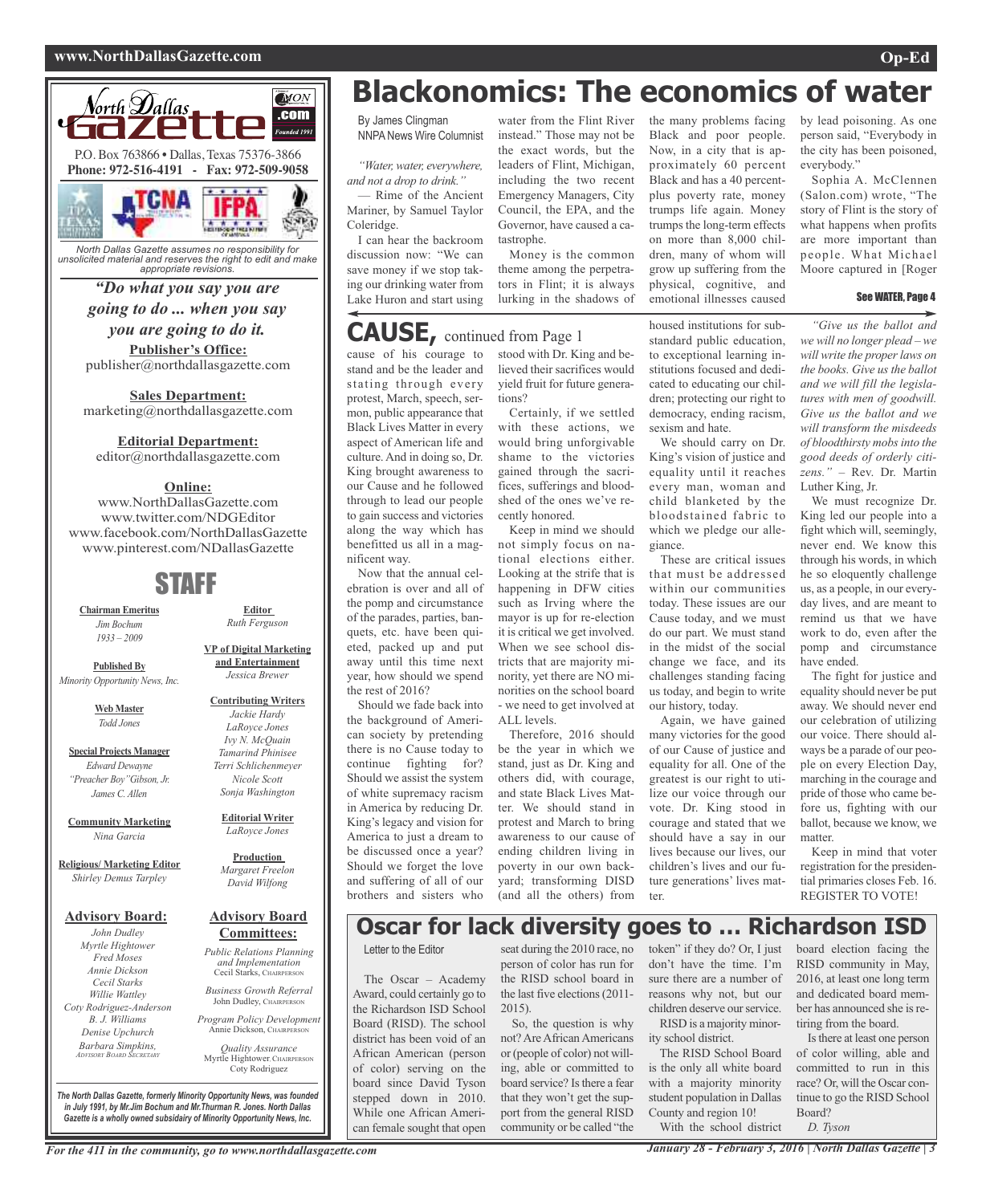# **Finding a good way of dealing with bad feelings**

Sooner or later it happens in the best of relationships: some little thing catches us off guard and rubs us the wrong way. Before we know it, we find ourselves flooded with inappropriate and, moreover, extremely unpleasant emotional tides. These moments are dangerous, because frequently these emotional states of emergency lead us to say or do things we regret soon after. More often than not, we only realize it when we can't take them back. In real life, words spoken or deeds done can not be retracted with a simple ctrl-Z command. Of course,

we can apologize, but in most cases, this move will only work the first or maximum the second time around. Yet how can we deal appropriately with these challenging emotional tides? And where do they come from?

#### **The Emotional Backpack**

We all carry a certain amount of emotional baggage around with us. I like to call this our "emotional backpack". That's where we store experiences which were emotionally overwhelming for us at the time. These can be experiences which were traumatic. They can, however, also be experiences which wouldn't really have been a problem for anyone else — yet for us they were.

When an experience is emotionally overwhelming, we need the support of other people to cope with it. As children, we instinctively looked for this support: we fled into mommy's arm or hide in daddy's lap when the other kids were being mean, our pet died or some other terrible thing had happened. If things went well, this was a place where we could have a good cry or let off some steam and soon enough

everything was back in place. When their caretakers are available to them in this way, kids are able to process challenging experiences. They are still painful and might still be sad when they think back on them later on, yet they are no longer emotionally overwhelming.

#### **Feeling or Emotion: a Small Distinction Makes a Big Difference**

An important key to dealing with these emotional hotspots is the distinction between feelings and emotions. Frequently used synonymously, I consciously use these terms to differentiate two very different emotional phenomena. I use the term emotion, as mentioned above, to denote emotional baggage: feelings which were so overwhelming in the past that we were unable to cope with them by ourselves and which then suddenly flood us in situations which remind us — more or less of the original situations passed.

The term feelings, in contrast, I use for those sensations which arise directly out of the moment. In contrast to an emotion, they have nothing to do with a past experi-

Three of the five great

ence, yet are caused by my interpretation of a situation.

Example: I have a date with my partner and he runs late, without letting me know what's going on.

It could upset me, because I think that's wrong. I want him to let me know, when he is running late. If my being upset is genuine anger, without any trace of emotion, then I will have just the right dose of it, as is appropriate to the situation. In this case, it meansthatI get upset enough to call my partner and ask him, what's going on. It does not, however, mean that it

#### See FEELINGS, Page 5

right" than having clean water to drink?

*James Clingman is the nation's most prolific writer on economic empowerment for Black people. His latest book, Black Dollars Matter! Teach your dollars how to make more sense, is available on his website, Blackonomics.com.*

## **WATER,** continued from Page <sup>3</sup>

and Me] was a clear prelude to what is happening [in Flint] today. First, Flint residents lost their jobs. Twenty-five years later they have lost their water and their health. There are ten dead…from Legionnaire's disease in Flint and countless others with serious illnesses from contaminated water."

Politicians are playing games with this emergency, and trying to garner votes from it. Remember Rahm Emmanuel's quote? "You never let a serious crisis go to waste. And what I mean by that is it's an opportunity to do things you think you could not do before." Where is the "opportunity" in this crisis? Was the slow response to this crisis really just an opportunity to get more money?

This is far from being about what party is in charge. Some folks are blaming the Republican Governor and some are blaming the city council, on which the Democrats hold a 7-1 majority. But so what? The damage is done; the right question is "Now what?"

Many people have marshalled their forces to assist the people of Flint, first, by bringing water. The Feds have granted a measly \$5 million to help but the POTUS, who went to nearby Detroit but did not go to Flint, denied the request by the governor to declare the situation a "major disaster," which under law applies to natural disasters and "certain other situations." Isn't this a "certain other situation"? Isn't it just as important as getting water to Katrina victims and providing healthcare for Flint's citizens?

It would be great to see our doctors, psychologists, attorneys, scientists, engineers, and technical personnel lend their talents to help, like we do in other countries. In light of this terrible situation, Flint is in need of all the services, assistance, contributions, and prayers that we can muster. By the way, so are the folks in Ft. Walton Beach, Florida, where the citizens are suffering from all sorts of diseases and untimely deaths, because of the still lingering effects of the BP oil spill. Earnest McBride of the Jackson Advocate has covered this story.

The lawsuits will come and the money from the taxpayers' coffers will flow, money that could have been used to prevent the problem in the first place. The longterm health ramifications of lead poisoning are irreversible but manageable if the funds to do so are available. The State of Michigan, as it deals with myriad financial issues, will now have to pay billions for its neglect and lack of concern for poor people.

Beginning with Idlewild

## **IKYAATOR,** continued from Page <sup>2</sup>

tient has limited access to care.

As an ER doctor, Dr. Foye treats and provides life-saving acute care. She also manages blood pressure, diabetes, depression and a host of other chronic ailments. It's fast medicine, which is not always a bad thing in dealing with patients who want swift and direct care.

Dr. Foye understands that she represents, not only the minority, but the change that comes from of her generation. Whereas 50 years ago, the average medical director did not look like her; and certainly there are not many 31-year old Black

women today who is thriving in the kind of lane that Dr. Foye has created for herself.

As a young Black female, mother and leader in medicine, she is pressing the bar a little higher and bridging the gap a little closer so that the next person can impress and charm the masses by representing odds defied.

in 1912, Michigan has had issues with Black/White relationships, social/environmental justice, and economic progress, which provides a context from which to view Michigan's current predicament, Detroit and its recent economic woes notwithstanding.

90 percent Black popula-Whirlpool got an NAACP award.

Dr. Foye is in tune with her colleagues who wish to practice medicine under a non-restrictive bureaucracy, so board certified doctors, nurses and practitioners can be flexible with the time and resources needed to care for people in need.

A self-proclaimed human rights proponent, the silver lining of Dr. Foye is simply helping people.

lakes, Michigan, Huron, and Erie, virtually surround Michigan. For folks in Flint to have to drink water from the Flint River in order to save money is reprehensible. "Water, water, everywhere, and not a drop to drink." To all of you "Civil Rights" advocates: What could be a greater "civil

> **KCRB LLC. provides general** contracting services throughout the Dallas-Fort Worth Metroplex. We offer a variety of home improvement services that are castomizable to each individual project:

- . Custom Homes
- Room Additions/ Conversions . Remodeling
- · Commercial Damage Repairs
- Roofing
- Painting

Testa Department of Housing & Community Affair Partner Ask about the First-Time Texas Home-Buyer Program up to \$8,000 down payment assistance option.

Over 25 years of industry experience CALL NOW 972-880-5100 www.kcrblic.com



#### **Residential or Commercial Damage Repairs**

6300 110 fax all your reads covered from untiler cairemadels, to naminercal densas reports and overything in between

We're a locally menetiand travaited competitional door 25 years of ladastry or For an incomponent positive and integrity in all as positive day. Determine We offer a subset for the form of the policy of function in the control of the policy of function in the policy of function in the control of the tsmit@cietboaidWmranfgiateme.youriatement.

In Benton Harbor, with a

tion, Edward Pinkney was imprisoned for fighting for social and economic justice, another example of money trumping what is right. The NAACP abandoned brother Pinkney and opted, by its silence and lack of advocacy on his behalf, chose the path of least resistance, and who knows what they received from the Whirlpool Corporation in return for their silence? Once again, as it has throughout the nation, the NAACP manipulated the local election to get rid of Pinkney as President. He went to prison and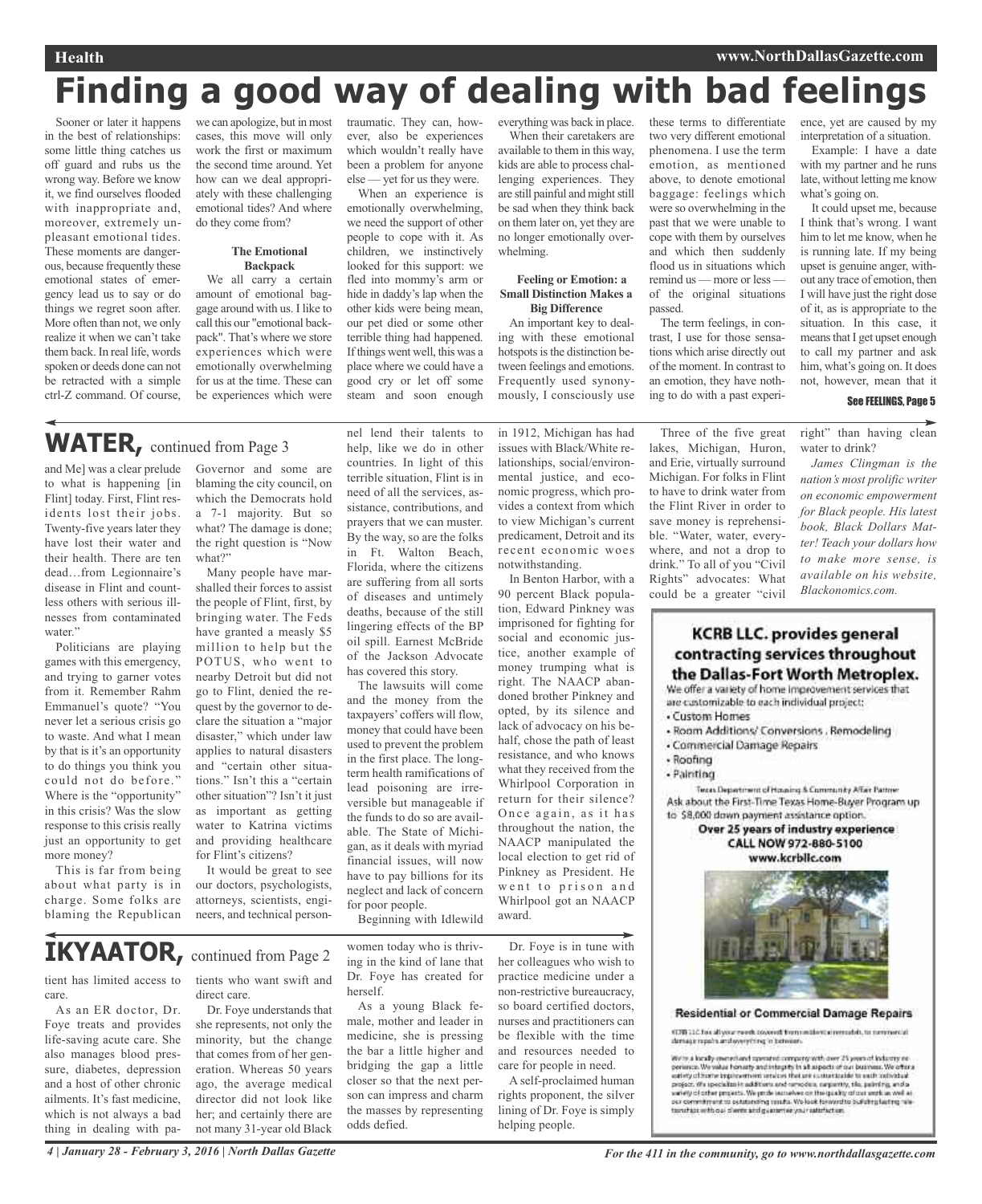## **www.NorthDallasGazette.com**

## **Eastfield offering free tornado recovery program**

Eastfield College and the Dallas County Community College District will present a free tornado recovery program on Tues., Jan. 26, from 1 to 6 p.m. to help tornado survivors – both area residents and businesses alike – who want to learn how to maneuver through issues like working with FEMA, navigating the insurance maze post-disaster, dealing with contractors and other relevant issues.

The program is free and open to storm survivors as well as members of the general public.

The event will be held in the G Building; registration/sign-in from 1 to 2 p.m. will be held in the foyer, where local agencies and area businesses will have exhibit space to share information about disaster relief resources for tornado survivors and advocates. The exhibit space will be open

from 1 to 6 p.m. Eastfield is located at 3737 Motley Dr. in Mesquite.

A welcome and remarks will be led by Dr. Jean Conway, president of Eastfield College, at 2 p.m., followed by Dr.Theresa Daniel, Dallas County Commissioner for District 1, and Clarin Gniffke, district director for Sen. Don Huffines (District 16). Dr. Justin Lonon, DCCCD's executive vice chancellor, will share comments from

seeing the public and get-

The public meetings kicked off earlier this week. The remaining meetings are; Feb. 4, 6:30 p.m. at Kidd Springs Park (711 W. Canty), Feb. 9, 6:30 p.m. at Tietze Park (6818 Fisher Rd.), Feb. 11, 6:30 p.m. at Fretz Park (6950 Beltline Rd.) and Feb. 18 at Samuell-Grand Park (6200

ting its feedback.

E. Grand. Ave.).

the college district. Area mayors whose cities were affected by the storms also have been invited. Dallas County Judge Clay Jenkins will talk to participants at 5 p.m. Jenkins will provide an update titled "One Month Later: After the Storm."

Four information sessions are scheduled from 2:45 to 3:45 p.m.; the sessions will be repeated from 3:45 to 4:45 p.m. so that participants can attend more than one.



## **City of Dallas PARD seeking public input on Aquatics master plan**

Dallas Park and Recreation is hosting six public meetings to get public feedback, as it begins the design phase for six new aquatics facilities being constructed in Phase I of the Aquatics Master Plan.

Originally adopted in 2012, the Aquatics Master Plan was updated and approved in October 2015 to reflect new aquatic trends and Dallas' evolving demo-



The city looks forward to

## **FEELINGS,** continued from Page <sup>4</sup>

will spoil the rest of my evening, that I will tell my partner off or that I will sulk. I will simply clarify the situation and that is exactly what anger, in a positive sense, is intended for.

If, however, I have an emotional charge in my backpack related to the subject of him being late, the story will turn out quite differently.

#### **Learning to Discharge Consciously**

Another important key to dealing appropriately with these situations is learning to discharge consciously. This is about developing strategies which do not abuse our partner as an emotional trash bin but instead create a safe and healthy framework for disposing of our emotional waste. Women often do this intuitively, without really being aware of what they are doing. They do exactly what I also do today when I am emotionally activated: they

call their best friend and talk the whole thing over to get it off their chest.

If it is a good best friend, she will not confirm our exaggerated accusations. Instead, she will just lovingly lend us an ear, just the way our parents did when we were kids.After no more than five minutes — ok, maybe sometimes ten when the charge was particularly big — I come to my senses once again and things are back in perspective. After this, I am again able to see my partner for who he really is: a good man, who occasionally runs late but really has the best of intentions with me.

**Beware of Toxic Waste** A lack of awareness in how we deal with emotional charges can be extremely dangerous for our relationships and many couples inadvertently jeopardize their relationship by failing to distinguish feelings and emotions. It is natural for those closest to us to trigger our biggest emotional charges. That's why it's important to deal with them consciously.

#### **To each his own**

Regardless of whether it is an ex, my current partner, my boss or my child who triggers a spontaneous explosion the charge is mine. In order to deal with it constructively, it is inevitable that I take responsibility for it — and that I leave the responsibility for the charges of other people, which I happen to trigger, with them. Both can be really difficult in practice, initially it might even seem downright impossible.Yet, it really is a matter of practice: each time I succeed in dealing with a charge responsibly, it becomes a little easier until it actually becomes normal.

*Vivian Dittmar grew up on three continents in three different cultures. In doing so, she developed a unique perspective on humans and their interactions. More info at VivianDittmar.com.*

# **Garland tornado cleanup moving ahead of schedule**

Storm debris removal is moving faster than expected. Crews are wrapping up the first pass through the storm damage area within the next week.

Collection has expanded to alleys this week. Only debris stacked in a pile and in the City right of way will be picked up. Crews will not pick up scattered debris.

Debris crews will begin a second pass through the area the week of Jan. 25. Residents are reminded to separate debris at the curb from household waste, recycling and appliances.

A Household Hazardous Chemicals Collection site will open on Wednesday, Jan. 13, at 401 Oak Trail (Bobtown and Lyons

roads). The collection site will be open Wednesday through Saturday, 10 a.m. to 5 p.m.

**Community News**

For questions about storm debris removal, call 972-205-3366. For questions regarding trash or recycling services, call 972-205-3500 or emailewscustomerservice@GarlandTx.gov.

| Game # | Game Name / Odds                                                             | s    | Official Close<br>of Game | <b>End Validations</b><br>Date |
|--------|------------------------------------------------------------------------------|------|---------------------------|--------------------------------|
| 1607   | <b>Texas Gold</b><br>Overall Odds are 1 in 3.21                              | \$10 | 2/21/16                   | B/19/16                        |
| 1628   | Weekly Grand<br>Overall Odds are 1 in 3.96                                   | \$2  | 2/22/16                   | B/20/16                        |
| 1720   | AMC <sup>®</sup> The Walking Dead <sup>®</sup><br>Overall Odds are 1 in 4.40 | \$2  | 2/26/16                   | B/24/16                        |
| 1721   | <b>777 Sevens</b><br>Overall Odds are 1 in 4.14                              | \$5  | 3/4/16                    | 8/31/16                        |
| 1612   | <b>Break The Bank</b><br>Overall Odds are 1 in 4.83                          | \$2  | 3/30/16                   | 9/26/16                        |
| 1682   | 10X The Cash<br>Overall Odds are 1 in 4.51                                   |      | 3/30/16                   | 9/26/16                        |
| 1710   | Neon 9's<br>Overall Odds are 1 in 4.42                                       |      | 3/30/16                   | 9/25/16                        |
| 1698   | Bingo Mania<br>Overall Odds are 1 in 4:04                                    |      | 3/30/16                   | 9/26/16                        |
| 1668   | Win It All<br>Overall Odds are 1 in 3.70                                     | \$5  | 3/30/16                   | 9/26/16                        |
| 1673   | Raceway Riches<br>Overall Odds are 1 in 3.25                                 | \$5  | 3/30/16                   | 9/25/16                        |

For tratalst vides and gums internation, vari behalterpang at call 1-800-376-6600. Most to portrait at heater<br>In 1832 oktor to portrase a head. The Testa Liftery supports forms counting and research.<br>C 2016 Seas Lickey Com

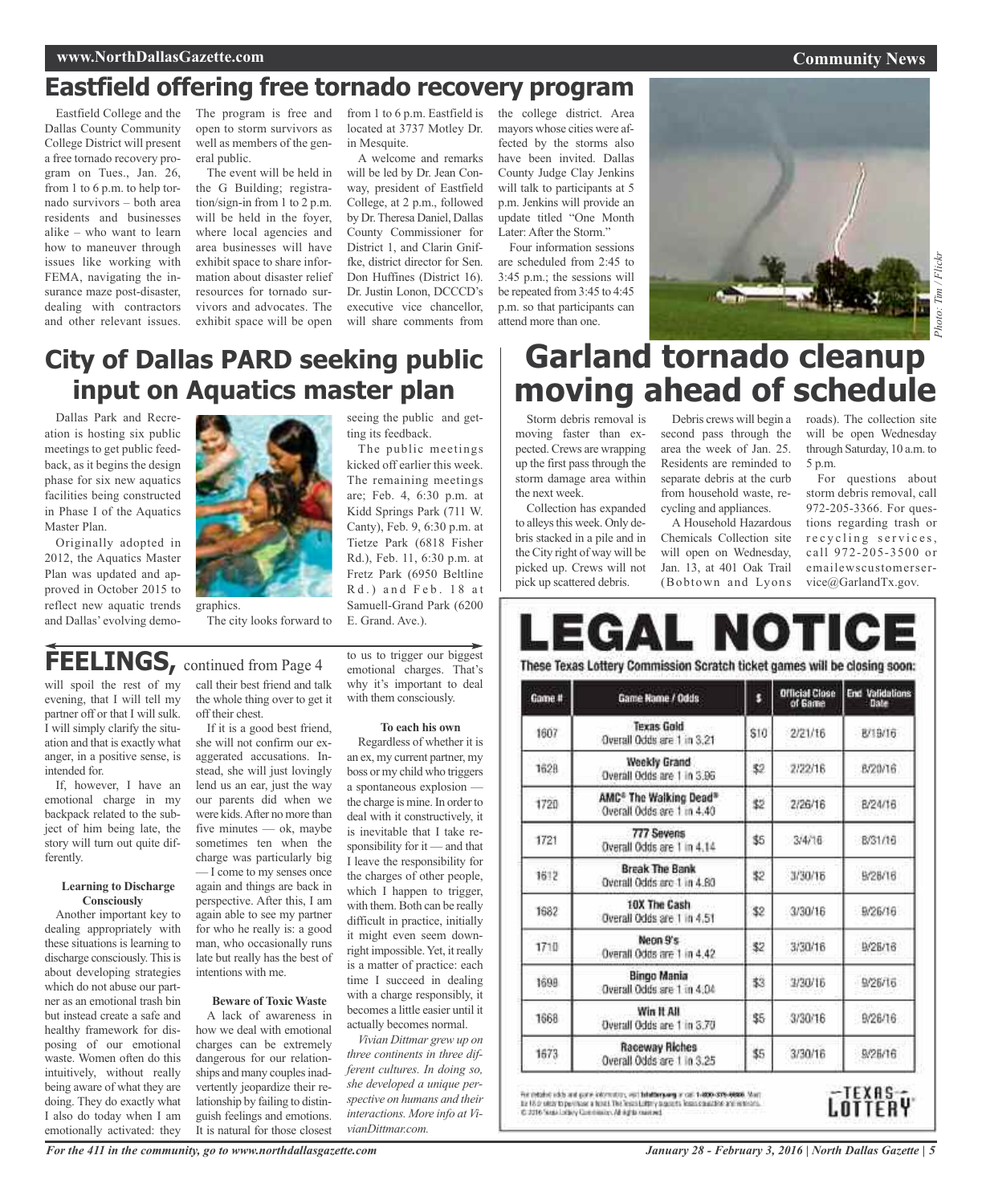# **Collin College offering workshop on financial aid**

Figuring out how to pay for college can be very stressful for future college students and their parents. Financial aid can be a big help, but where do you start?

The next Destination College workshop will make the process a little clearer with "How to Apply for Financial Aid," from 6:30-8 p.m., Thursday, Feb. 11 at the Collin College's Preston Ridge Campus Conference Center, 9700 Wade Blvd. in Frisco.

Designed to sort the facts from the myths about financial aid, the work-



Collin College's Preston Ridge Campus will play host for the financial aid workshop to be held on Feb. 11. *The event is free, but registration is required. (Photo: Collin College)*

shop will introduce students and parents to the different types of aid, the application process and more.

The workshop is free and open to the public, but registration is required.

To register, visit www.collin.edu/destinationcollege. For more information, call 972-377- 1772.

Destination College is a Collin College initiative that helps high school stu-

includes deans and faculty

dents and their parents get ready for college, no matter which institution they choose. A full list of seminars is

available by clicking "Upcoming Events" at www.collin.edu/destina-

The following week, Destination College will host "Collin College Pre-Admission Partnerships: Transferring to Universities," from 6-8:30 p.m. on Thursday, Feb. 18 at Collin College's Spring Creek Campus Living Legends Conference Center, 2800 E. Spring Creek

tioncollege .

Parkway in Plano. That will be followed by an encore of the series' most popular workshop, "The Magic of Storytelling: How to Write a Successful College Essay," with Princeton Review National College

Counselor Advisory Board Member Marilyn Kaufman, M.Ed.

That workshop is set for 6:30-8 p.m., Tuesday, March 1 at the Spring Creek Campus Living Legends Conference Center.

Since offering its first classes at area high schools in 1985, Collin College has expanded to serve about 53,000 credit and continuing education students each year. The only public college in the county, the college offers more than 100 degrees and certificates in a wide range of disciplines.



Call Aviation Institute of Maintenance 800-481-7894





inquiries1909@gmail.com

## **UT Austin delegation visits Mexico to expand programs**

AUSTIN — University of Texas at Austin President Gregory L. Fenves will lead a delegation of more than 40 faculty members, scholars and university leaders to Mexico City to expand relationships with Mexican universities and agencies, increase the number of crossborder research collaborations and develop new student exchange opportunities.

This week's four-day visit will launch Fenves' efforts to strengthen the university's international programs. It will build on multiple research initiatives that UT Austin professors already have in place with Mexican counterparts and leverage Texas' and Mexico's joint interests in issues as diverse as energy, technology and the arts across the shared border.

About 400 Mexican na-

tionals are enrolled at UT Austin, and nearly 100 of the university's students study in Mexico each year.

"Mexico is our closest neighbor and one of our largest academic international partners. Our research partnerships with Mexico are essential to advancing knowledge and fostering discovery in many fields," said Fenves, who has served as president since June. "UT has educated thousands of Mexican students, many of whom have become leaders in their communities and professions. And many UT Austin students have deepened their educations by studying in Mexico. These ties are vital to our ambitions as a leading research university."

The delegation, the largest ever from the university to travel to a foreign country,

members from more than a dozen colleges on campus including: Architecture, Business, Communications, Education, Engineering, Fine Arts, Geosciences, Law, Liberal Arts, Medicine, Natural Sciences, PublicAffairs and Social Work as well as UT Press, the Blanton Museum ofArt and other units.

In Mexico City, they will hold group and individual meetings with researchers and leaders at five Mexican universities and officials from the Ministries of Foreign Relations, Public Education and Energy, and CONACYT, a Mexican agency that promotes scientific exchange and supports graduate education.

"President Fenves' focus on increasing collaborations and exchanges with Mexico

The University of Texas is the pre-eminent thought leader in the hemisphere," said Antonio Garza, a UT Austin alumnus who has served as U.S. ambassador to Mexico and is currently president of the Texas Exes alumni group. "These efforts are key to driving research and discussions that will benefit regional competitiveness and security. They will help ensure that North America continues to lead in an uncertain world"

"In a world that isincreasingly interconnected and global, universities and their scholars must seek new ways to work across disciplines and cultures," Fenves said. "This week's trip to Mexico is a bold step in that direction for The University of Texas."

## **Teens for Jeans brings students together**

Walk down a hallway in Kimball High School and you will notice dozens of pairs of blue jeans hanging from the ceiling above the lockers.

Stand by the hanging blue jeans for a few minutes and you will probably see a student or staff member look up and ask: "Why are there blue jeans hanging from the ceiling?"

This question is exactly what students in Kimball High School's Distinguished Academy of Hospitality and Tourism want to hear, as it means their guerrilla marketing campaign to draw attention to Teens for Jeans, which collects donated jeans to give to homeless youth, is working. The campaign is part of a project in Mrs. Olliedra Foppe's hospitality and tourism class to teach students an important marketing lesson while helping others in need.

"This project is teaching the students that a marketing campaign can be bold, unique, and come with almost no cost," Mrs. Foppe said. "And, at the same time, the campaign is raising awareness for a great

cause. It's a win-win."

Hanging blue jeans from the ceiling is just one part of the students' guerrilla marketing plan. Next week, students will wear masks, pin blue jeans to the back of their shirts, and act as the "Denim Gang of Super Heroes" to raise awareness for Teens for Jeans. Students

See JEANS, Page 8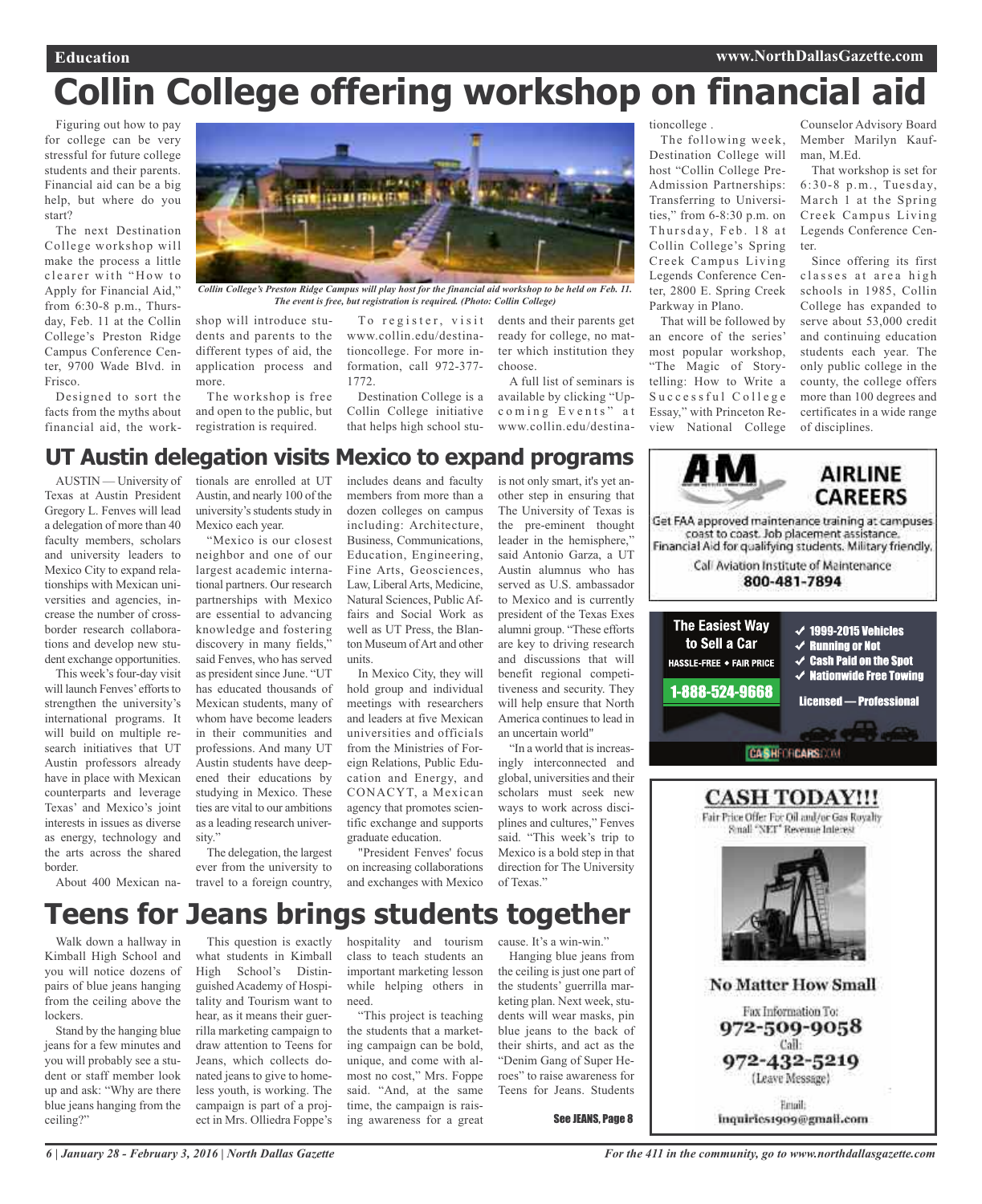## **Inattentive drivers leave Plano concerned Winner's Circle... about safety of public and workers**

By Ruth Ferguson *NDG* Editor

While it would seem obvious to not drive around traffic barricades, unfortunately it is not that uncommon according to Gerald Cosgrove, Director of Public Works Department in Plano.

"It is not that unusual. However, recently we have had a rash of more than we usually have, Cosgrove shared. The city is hoping to stem this trend because, "We want to protect the driving public and the



*Drivers overlooking barricades can find themselves driving through wet cement. (Image: City of Plano)*

workers." When asked if the indi- repairing the damage to an viduals are fined or re-on-going project, he shared, "Sometimes they drive through and keep going. Sometimes because the damage is minimal, the contractors just fix it themselves." Cosgrove emphasized the city's concern is not financial, it is safety.

"This is a public safety issue. When they drive around barricades, they put themselves and workers at work." According to Cosgrove a worker in recent years has been hit by one of the drivers, and at this point they are seeking to prevent a more serious injury.



*Cindy Weathers is all smiles as she receives complimentary tickets to see the Harlem Globetrotters. Readers who closely follow North Dallas Gazette on Facebook and Instagram continuously get opportunities to go to some of the hottest events in DFW on us!*

# We Want to Hear from You! **PUBLIC MEETING**

quired to pay the costs of

Dallas Park and Recreation values your input! Share your ideas for the design of Dallas' proposed regional, community and neighborhood family aquatic centers and associated public art projects.

| <b>PROPOSED SITE</b>                                               | <b>MEETING DATE</b>                  | <b>MEETING LOCATION</b>                                                       |  |  |
|--------------------------------------------------------------------|--------------------------------------|-------------------------------------------------------------------------------|--|--|
| <b>Crawford Park</b>                                               | 6:30 p.m.<br>January 25, 2016        | Pleasant Oaks Recreation Center/8701Greenmound/Dallas                         |  |  |
| <b>Lake Highlands North</b><br>Park                                | 6:30 p.m.<br><b>January 26, 2016</b> | Lake Highlands North Recreation Center/9940 White Rock<br><b>Trail/Dallas</b> |  |  |
| <b>Kidd Springs Park</b><br>6:30 p.m.<br>February 4, 2016          |                                      | Kidd Springs Recreation Center/711 W. Canty/Dallas                            |  |  |
| <b>Tietze Park</b><br>6:30 p.m.<br>February 9, 2016                |                                      | Ridgewood-Beicher Recreation Center/6818 Fisher Rd./Dallas                    |  |  |
| <b>Fretz Park</b><br>6:30 p.m.<br>February 11, 2016                |                                      | Fretz Recreation Center/6950 Beltline Rd./Dallas                              |  |  |
| <b>Samuell-Grand Park</b><br>6:30 p.m.<br><b>February 18, 2016</b> |                                      | Samuell-Grand Recreation Center/6200 E. Grand Ave./Dallas                     |  |  |









**City of Dallas Aquatics** Master Plan information is available at www.dallasparks.org

For the 411 in the community, go to www.northdallasgazette.com January 28 - February 3, 2016 | North Dallas Gazette | 7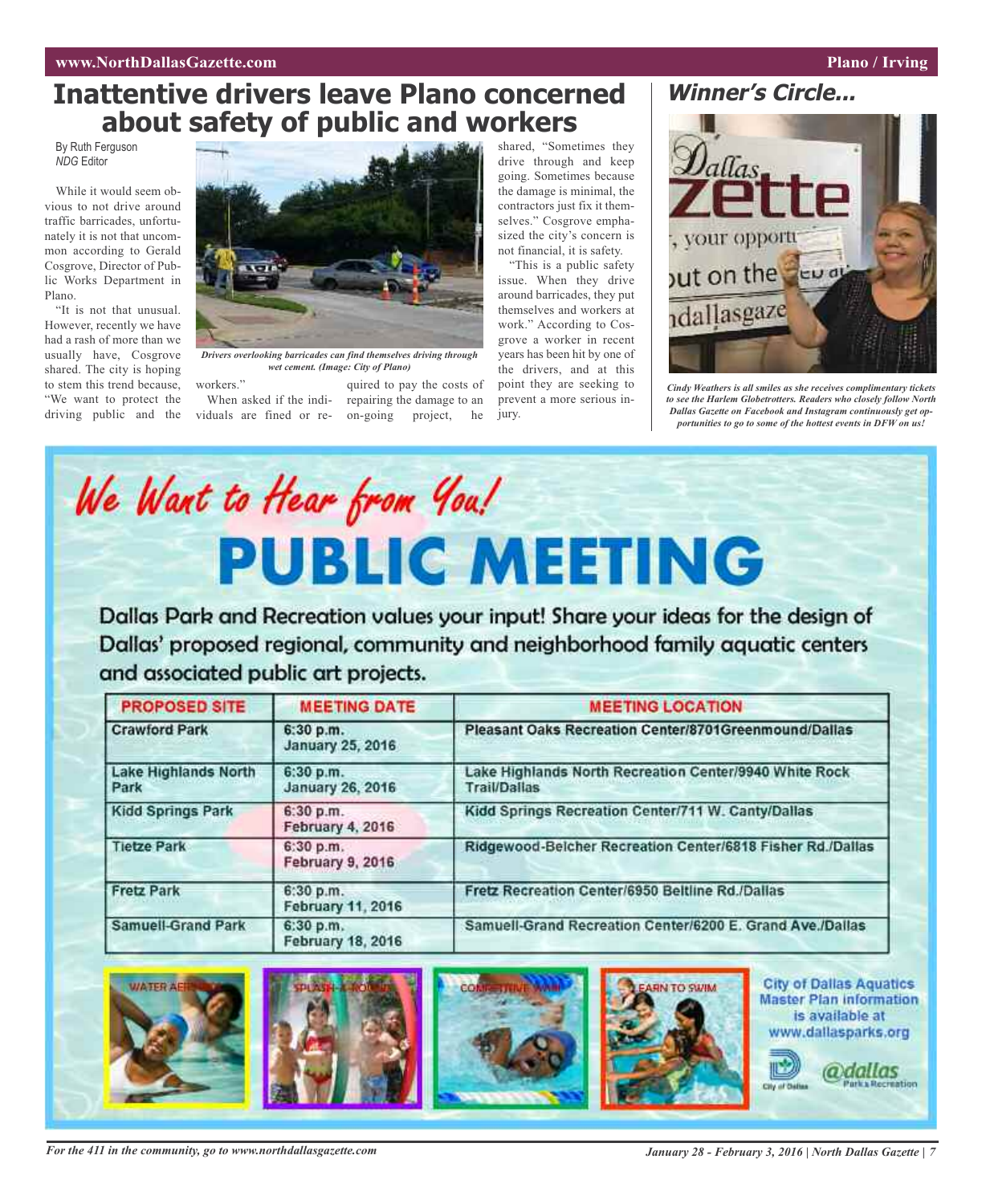## **City Briefs**

## **ALLEN Discover a healthier you**

On Thursday, Feb. 11 bring your friends and find out how to make yoga part of your daily routine to keep and achieve strength, vitality, balance and health. Presented by Sandi Tindal RYT 200 – Grateful Yoga.

## **CARROLLTON Embracing the seasons of life**

Bent Tree Bible Fellowship to offer 'Embracing the Seasons of Life' Seminar on Aging Feb. 6. "Turning Point: Embracing the Seasons of Life" will address the challenges of aging from a practical and biblical perspective. The seminar is intended for senior citizens and adult children with

aging parents. Registration, which includes breakfast snacks and coffee, is \$5; advance registration is available online.

## **FARMERS BRANCH Polar Plunge**

Supporting the Special Olympics of Texas. Recruit your friends, grab a costume and come on out for a real cool time at the Farmers Branch Polar Plunge on Jan. 30 at Farmers Branch Aquatics Center at 10 a.m.

## **GARLAND**

## **North Texas Asion Photography Assoc. exhibit**

From dedicated amateurs to devoted professionals, the NTAPA promotes the art of photography as a means

## **JEANS**, continued from Page 4

will also hold a Teens for Jeans-oriented flashmob dance on that same day.

Diamond, a 12th-grade student in Mrs. Foppe's class, said she has already learned valuable lessons from the marketing campaign aimed at fellow students.

"I've learned that you can do many different things to get peoples' attention without spending any money to advertise," she said.

The Teens for Jeans campaign is organized through DoSomething.org, which encourages students to be engaged with their community. The campaign focuses on donated blue jeans since they are the most requested clothing item from homeless youth.

Daniela Mora, an eighthgrader at Robert T. Hill Middle School, brought the Teens for Jeans spotlight to Dallas ISD last year. She is again leading a Teens for Jeans campaign at her school this year and has received even more community and school support than last year.

Mora was originally interested in Teens for Jeans because it provided a chance to win a \$5,000 scholarship to college. However, as she became more involved in the campaign, she grew focused on how she could involve the community and help others.

"It's taught me the great value of teamwork and how good it feels to help someone else out," Mora said. "It's been amazing to see the community come in and support Teens for Jeans."

of communication, image appreciation and cultural exchange in D/FW. This exhibit at Granville Arts Center – Gallery Space features their latest work, Mon.-Fri., 10 a.m.-4 p.m. and during performances at the Granville Arts Center. This event is free and open to the

**IRVING Crime stats drop** The Irving Police Department is pleased to announce the city experienced another year of crime rate reduction in calendar year 2015. The overall crime rate decreased 6.6 percent, comparing Uniform Crime Reporting (UCR) data between calendar years 2015 and 2014. This marks 11 consecutive years of crime reduction in

public.

Maria Rodriguez, the Hill Middle School librarian who has helped Mora with the campaign, said she has enjoyed watching Mora's perspective grow over the past two years.

"We are so proud of Daniela and how she has been proactive," she said. "She is truly a role model to the other students here."

Anyone interested in supporting Teens for Jeans can drop off their used blue jeans to Kimball High School, 3606 S. Westmoreland Road, Hill Middle School, 505 Easton Road, or Casa View Elementary School, 2100 Farola Drive.

Irving, and sets a record for the city.

Since 2004, Irving's crime rate has dropped by more than 49 percent, including a 49 percent reduction in the property crime rate and an astounding 51 percent drop in the violent crime rate.

## **RICHARDSON Brown bag lunch**

"Achieve your goals in 2016" presented by Ron Barker, award-winning FocalPoint business coach on Feb. 3 at Richardson Chamber of Commerce's Tech Titans board room at 411 Belle Grove Dr. \$5 members | \$20 non-members

## **Plano to host citizenship workshop on Jan. 30**

An important citizenship workshop will be held at the Sockwell Center in Plano at 2 p.m. Saturday, Jan. 30. Non-citizens can learn vital information on applying for citizenship, including who can apply, how to apply, when to appy and the benefits of citizenship.

Speakers will discuss an array of important topics. The Immigration and Naturalization Service will describe their policies. The Federal Bureau of Investigation will discuss background checks. Attendees will be given information on English as a second language providers in the area and citizenship courses offered by nonprofit organizations.

Other participants include immigration attorneys who speak many languages such as Spanish, Chinese and Arabic. Attendees can receive assistance from Citizenship and Immigration Services and attorneys for filing citizenship applications.

The Sockwell Center is located at 6301 Chapel Hill Blvd. in Plano.





*Daniela Mora, an eighth-grader at Robert T. Hill Middle School, brought the Teens for Jeans spotlight to Dallas ISD last year. (Photo Courtesy: Dallas ISD)*

*8 | January 28 - February 3, 2016 | North Dallas Gazette*

*For the 411 in the community, go to www.northdallasgazette.com*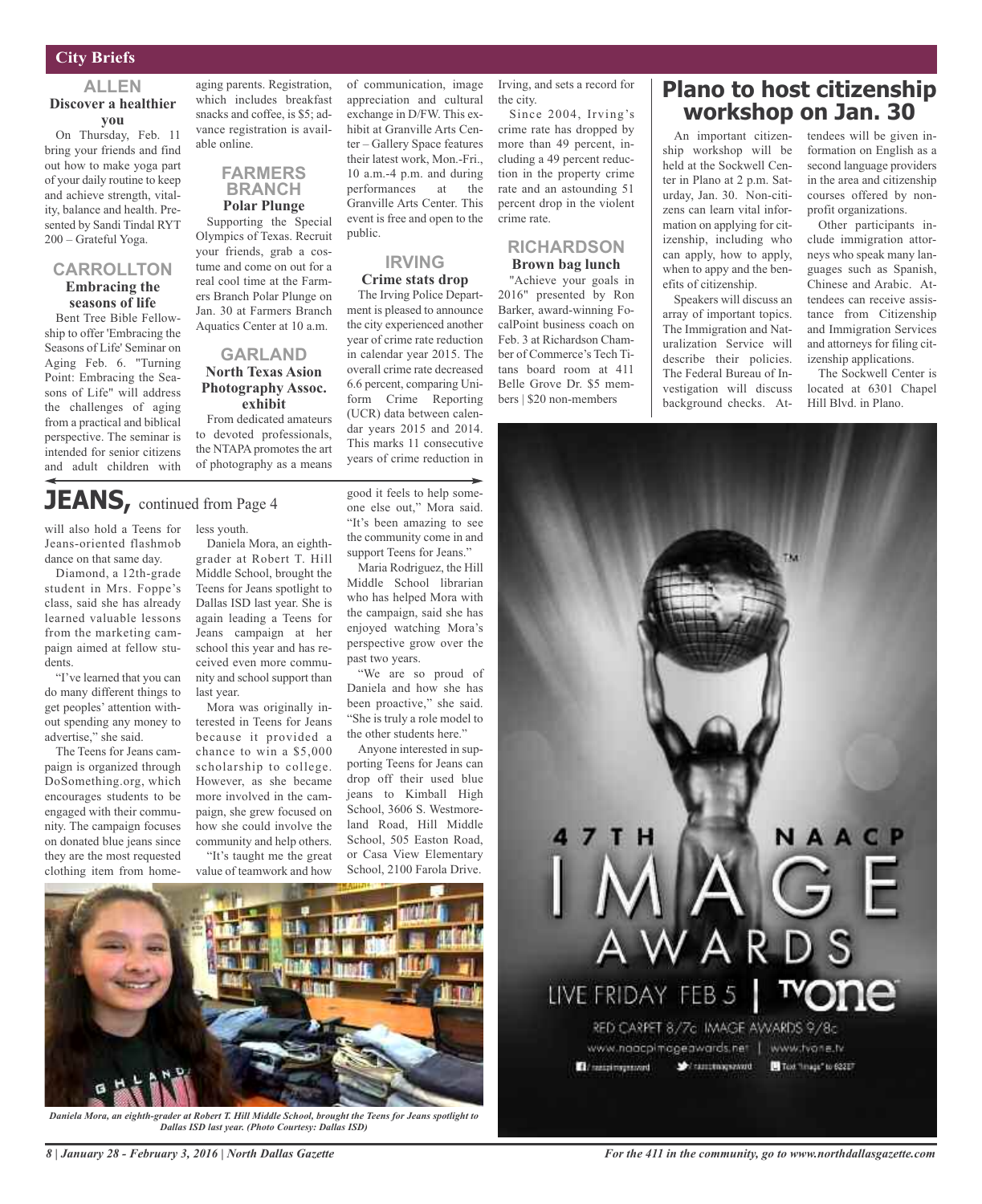# **Win tickets to DCT's A Year with Frog and Toad**

*NDG* readers can win tickets to see A Year with Frog and Toad, the threetime Tony nominated musical based on Arnold Lobel's beloved books about two adventurous, amphibian friends hops onto the Dallas Children's Theater (DCT) stage. The show is on stage from Jan. 29 to Feb. 28, witness a story about devotion and acceptance as the cornerstones of true friendship.

""I" 'm so excited to have a second chance to bring this magical musical to a new generation of DCT audiences"," said Cheryl Denson, who also directed the show for DCT in 2008. "A Year with Frog and Toad



*(Left to Right) Beth Albright, Brian Hathaway and Darius-Anthony Robinson run through a scene from this imaginative stage production currently running in Dallas. (Photo by Linda Blase)*

has an imaginative score with clever lyrics. Bringing these enchanting characters that are so dear to every child's heart to life is an tween these friends who

amazing theater experience - for myself and our audiences.

The deep connection be-

## **Frisco Jack and Jill Chapter hosting African American in the Arts Expo**

The Greater Frisco Chapter of Jack and Jill of America, Inc. will celebrate the historical impact African Americans have made in the United States and abroad. The program, entitled African American in the Arts will be held on Friday, Feb. 6 at 4 p.m., in the Conference Center on the Collin College Central Park Campus, 2200 W. University in McKinney. The event is an exposition format that will showcase a variety of artistic genres. The event is free and open to the public.

The purpose of the African American in the Arts Expo is to expose families to the various ways African Americans have influenced all fields of the arts in the past and present. Celebrating the culture, heritage, success and potential of African Americans will be the highlight of the Expo. The event will showcase culinary, visual, media, dramatic, dance, and musical art forms. Georgianna Moreland, producer, artist, choreographer, instructor and current creative and development director



for the Dallas String Quartet (DSQ) and DSQ Electric is the producer of this glorious event and will also serve as mistress of ceremonies for the evening.

The program's featured guests are Tatiana "Lady-May" Mayfield, international recording artist and 2010 Thelonius Monk Competition semi-finalist; Darwin Martin, accomplished keyboardist and composer who has performed with artists such as Peabo Bryson, Regina Belle, the E Street Band and the Goo Goo Dolls; and dancers from the Bruce Wood Dance Project, named Best Dance Company by D Magazine in 2013

and 2014.

Other participants include the African American Museum of Dallas; Big Thought, a non-profit learning partnership aiming to inspire, empower, and unite children and communities through education, arts and cultural programs; and the Bishop Arts Theater to demonstrate that we have "The power to make a difference."

The Greater Frisco Chapter of Jack and Jill invites residents from across McKinney, Frisco and the surrounding cities to join Jack and Jill as they celebrate African American History Month.

celebrate the differences that make them special is clear. *A Year with Frog and Toad* begins as the title characters leap into each other's final dream before waking up from winter hibernation. This whimsical musical and jazzy score follow Frog and Toad's journey as they plant a garden, swim and fly a kite in warmer seasons, and spend time together on Christmas Eve. At the height of Frog

and Toad's antics comes a sledding trip that is scary and upsetting for Toad. However a special message from Frog reaffirms the bond they share.

"Families and friendships often come to us in unconventional places, from unexpected beings," said Denson. "This musical takes us into a friendship that exists between two very different personalities. But their differences are little more than bumps in the road."

Join Frog and Toad on a year-long journey as their friendship endures many different seasons, of weather and of life. NDG winners can visit our Facebook page for a chance to win to two tickets to A Year with Frog and Toad.

Tickets start at \$15, call the box office for details. 2 1 4 - 7 4 0 - 0 0 5 1 or at dct.org.



# **JANUARY 30-31**

Tickets available online at Ticketmaster.com, by calling 800.745.3000, or at the American Airlines Center Box Office

## AMERICANAIRLINESCENTER'

**Enter to Win! Ticket Giveaway**

*NDG Entertainment Ticket Giveaway!!! Visit us on Facebook to win tickets to*<br>DCTs-A Year With Frog & Toad.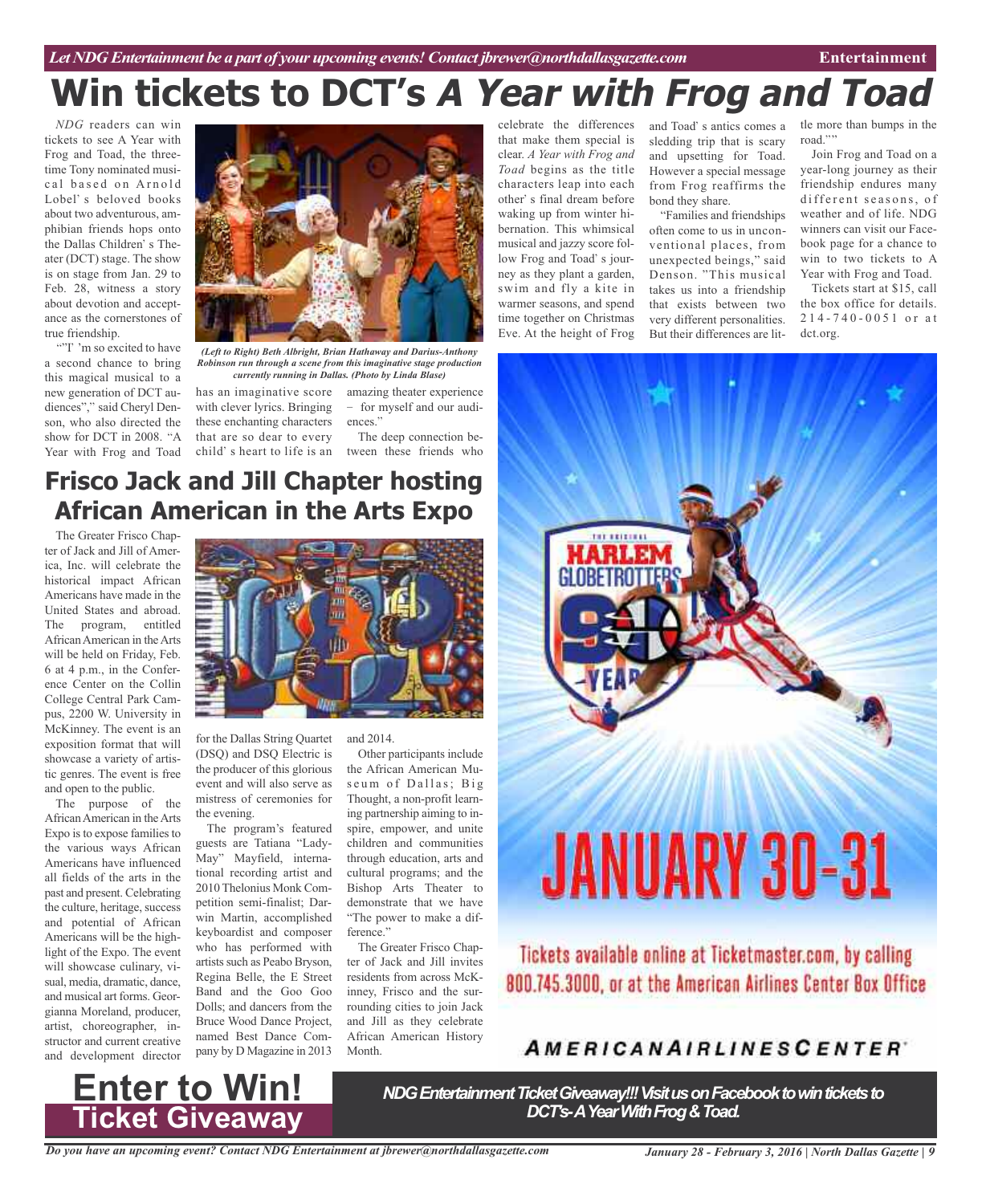# **Movie Review: Ride Along 2 will find a loyal audience**

By Dwight Brown NNPA News Wire Film Critic

Too soon. As the opening credits start to roll, you wonder why the producers didn't' give moviegoers a real break between "Ride Along" (2014) and "Ride Along 2" (2016). Two years is not enough time to make audiences yearn for more, not enough time to take this franchise to the next level.

Bad Boys premiered in 1995. Eight years later in 2003, Will Smith and Martin Lawrence teamed up again and the vacation did everybody a world of good. Though this series is not nearly as slick as the aforementioned, the Hart and Cube duo have similarities. Awkward cop buddies. Haphazard, unorthodox crime-fighting. Oh, and there's the setting. Hart and Cube have taken their show to South Beach, where the sun shines on everything, except the script.

The goofy, annoying Ben Barber (Hart), who once patrolled the streets of Atlanta with his curmudgeon brother-in-law-to-be police detective James Payton (Cube), has been sidelined. Payton and his new partner (Tyrese), who are undercover, are on the verge of arresting a drug dealer. When the tables get turned on them, and James has the barrel of a gun stuck in his gut, it is the flighty, silly Ben who rescues him. And so it goes, time after time, James degrades Ben, but in the end the scamp comes through.



*From left to right: Ice Cube, Olivia Munn and Kevin Hart star in "Ride Along 2." (Universal Pictures)*

James finds a flash drive with data that can't be unlocked. He tracks the enc r y p t e d d rive to a geek/hacker in Miami, named AJ (Ken Jeong, of The Hangover series). As they hunt him down, they're helped by tough-as-nails Miami homicide detective Maya (Olivia Munn of "X-Men: Apocalypse"). Clues lead to a local, wealthy, well-respected entrepreneur, Antonio Pope (Benjamin Bratt of "Miss Congeniality"), who is secretly a crime lord moving lots of drugs and guns. Can the boys make him pay for his crime? We all know the answer.

There was something so fresh about the original Ride Along. The cocky, buffoonish, diminutive comedian Hart played against the dour bad-attitude ex-NWA member. The pairing was box office gold and vaguely reminiscent of Abbott and Costello.

Screenwriters Phil Hay (Clash Of The Titans) &

Matt Manfredi (Clash of the Titans) have failed miserably at reinventing the comedy crime genre. Their script is feeble and formulaic. Plot pieces fit together too easily and subplots don't amount to much (Barber is in the midst of planning his wedding and Sheri Shepherd plays a wedding planner who is a bully.)

There isn't one memorable line of dialogue worth passing on. And that's a shock considering Hart is a master improviser. The screenplay's one engaging gimmick: Barber, who is a champ at playing Grand Theft Auto, uses his video game driving skill when he and Payton are being chased by hoods with guns. Barber commands the steering wheel, and speeds off like Mario Andretti. Some of these sequences are shot in a digital mode, and that's about as inventive as the film gets.

Director Tim Story ("Barbershop," "Think Like a Man") brought verve to the

first Ride Along. It was edgy, funny and outrageous at points. It's almost as if he has run out of fresh ideas, minus the chase scenes. Most of the time, Hart and Cube look flat, are poorly choreographed and staged, and they stare into the lens like they're hoping for direction. Once in a while, Cube sucker punches a guy, or Hart shoots the wrong person. You chuckle, maybe laugh for a hot second. But you want more, steady, hilarious humor.

The director of photography Mitchell Amundsen (Horrible Bosses 2), production designer Chris Cornwell (Ride Along), editor Peter S. Elliot (Think Like a Man), costume designer Olivia Miles (Entourage) and composer Christopher Lennertz (Ride

Along) do a competent job, but nothing that elevates the proceedings.

Cube's performance is dry like the character. Sherri Shepherd, as a domineering and emasculating wedding planner is obnoxious, but not funny. Tika Sumpter is sweet as the impending bride and deserved more screen time. It's almost painful to watch an actor of Benjamin Bratt's caliber in a throwaway movie like this. Yes he brings gravitas to his villainous character, but it's clearly a waste of his talent. Maybe it's time to find a new agent?

Granted Hart is the comedian of the hour. He singlehandedly has made comedy buddy movies a cottage industry, and he's the common denominator. That said, it might behoove him to take a hiatus, work on his craft and bring his game up a notch. He has the potential to rise higher. Now, before he gets a reputation for being another Adam Sandler.

Count on this comedy to find a loyal audience. Hart has 21M followers on Facebook, 24.6M follow his Tweets. His fans will support him. But they deserve better

The "Bad Boys" and the "Beverly Hills Cop" series too gave their franchises room to breathe. Maybe the Ride Along team doesn't have to wait eight years for the next installment. But two years is cramping everyone's style.

*Visit NNPA Syndication Film Critic Dwight Brown at DwightBrownInk.com.*





*NDG Entertainment Ticket Giveaway!!! Visit us on Facebook to win tickets to the Casino Party Bus & Harlem Globetrotters.*

*10 | January 28 - February 3, 2016 | North Dallas Gazette*

**Enter to Win!**

**Ticket Giveaway**

*Do you have an upcoming event? Contact NDG Entertainment at jbrewer@northdallasgazette.com*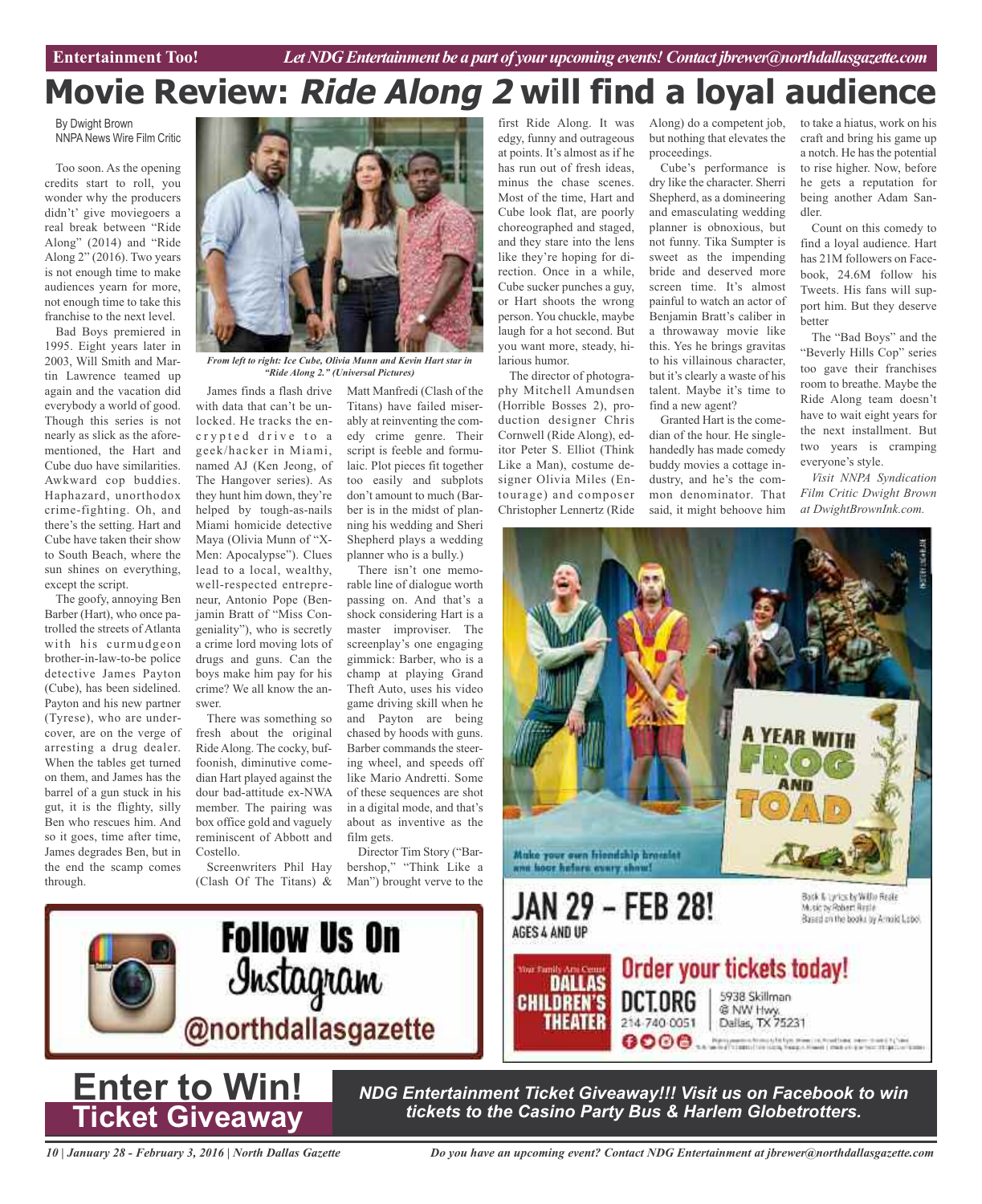## **How to make 'Phased Retirement' work for your future**

By Nathaniel Sillin

Phased retirement – a catchall term that describes a variety of part-time and reduced-hour work arrangements before leaving an employer for good – is gaining steam. But before you sign on, it's important to understand how "phasing out" may affect your long-term finances.

Washington is leading the way. The federal government authorized the move for its own employees several years ago and began accepting applications in late 2014 from workers aged 55 and up with a desire to switch to half-time employment in exchange for receiving half their salary and annuity.

For employees with a long-term view, phased retirement can offer significant benefits, but it requires due diligence and planning. Among the advantages, phased retirement means that there doesn't need to be a hard stop on a successful career. In fact, a  $2014$  study (http://newsroom.banko-

famerica.com/press-releases/global-wealth-andi n v e st m e n t - m a n a g e ment/merrill-lynch-studyfinds-72-percent-people-o) by Merrill Lynch in partnership with Age Wave said that 72 percent of preretirees over the age of 50 report that their ideal retirement will include working "often in new, more flexible and fulfilling ways. " The study also noted that 47 percent of current retirees were already working or planning to work during their retirement years.

If your company is talking about phased retirement or may do so in the future, here are some key questions to consider:

What exactly do you want to phase into? For some workers, retirement really will mean a classic vision of travel and leisure leading into old age. But for others, the picture may be different. Some retirees will want to work and some retirees will have to work. Such decisions will summon a host of personal finance and tax issues based

on your personal situation – read heavily and consult qualified experts before you make a decision.

What options will my employer offer over time? While the federal government is in the lead with phased retirement, most private employers are moving at a slower pace. This gives you time to plan. For example, in a 2013 benefits study, the Society for Human Resource Management noted that only 6 percent of employers had a formal phased retirement program that provided a reduced schedule and/or responsibilities prior to full retirement. Watch how your employer's plan evolves and ask questions.

Phased or not, do you have a retirement plan in place? The decision to make a full or transitional exit from one's employer should come after years of saving and investing both at home and at work. Years before deciding how you want to leave your career, talk to qualified retirement experts about your personal financial circumstances

and what you want to do in the next phase of your life. If it's a new career, volunteer work or full retirement, develop a plan first.

Have you talked to your senior colleagues? There's nothing like direct advice from individuals closer to retirement to help you with your own set of pros and cons. Even if there's no phased retirement program at your organization right now, it's still worth talking about retirement preparation with senior colleagues willing to share what they're doing. Also, start your own retirement planning in earnest with qualified retirement and tax experts.

How will phased retirement affect your overall benefits? If you're working at a lower salary level at the end of your career, ask how that might affect your future retirement benefits. Make a list of all the benefits and perks you now receive as a current full-time employee and investigate how every single one could be affected by phased retirement. And if you leave

the company permanently before qualifying for Medicare, know how you'll pay for health insurance. This is a particularly important issue to discuss with a qualified financial or tax advisor.

Bottom line: Phased retirement can offer the opportunity to adjust to fulltime retirement or set up a new career once you finally

leave your current employer. However, before you leap, fully investigate how such a transition will affect your overall finances and future retirement benefits.

*Nathaniel Sillin directs Visa's financial education programs. To follow Practical Money Skills on Twitter: www.twitter.com/PracticalMoney.*

## TISEO PAVING COMPANY 419 E. Hwy. 80, Mesquite, TX 75150 Tel: (972) 289-0723 Fax (972) 216-5637 www.tiseopaving.com

Performing Concrete Street Paving in the Metroplex Area We Accept Subcontracting Bids For All Public Works Projects in the Dallas Area. We Are Accepting Applications for Concrete Mixer Drivers and Heavy Equipment Mechanics

**Equal Opportunity Employer** 



**\$2500.00 (cash or terms)**

Will finance for stable person with consistent work history. Call 972-432-5219 (if no answer leave message-will get back to you).

## **TRANSFORMANCE,** tempt to bring the world of **Cash** or Terms

greater impact, the organization changed its name to "Transformance," with which they intend to develop a new identity and establish a greater footprint. continued fromPage 1

Most of that increase in footprint is slated to be achieved in the online realm. In the last year, the organization has served more than 40,000 individuals and families, with 70 percent of that number being in the North Texas area. Through online outreach, Goodgames said Transformance is hoping to increase that number to 10 million.

Currently rolling off the assembly line is a new app called "Pocket Change," and its child-centered version, "Pocket Change Kids." By transforming ed-

ucational goals in personal and family finance into a game environment, Transformance believes it will make the sometimes-dull world of economics more palatable to a wider audience.

"People think older people don't play games," Goodgames said. "That's not true. I have a grandmother with a tablet and she's always on it. I'm a gamer, and I'm over 40."

The first phase of the app, dealing with the subject of saving, has been in Betatesting and is rolling out at the end of February. Later phases having to do with other areas of personal finance are in the development stage. Through games, videos and additional content, Pocket Change will attempt to bring the world of finance to its users in a fun and more compelling manner.

In addition to counseling and online outreach, Transformance also seeks to serve the community by working in tandem with other non-profit and forprofit organizations and events. Many of these organizations will focus on particular areas such as women's needs and serving veterans.

"We always ask, 'Where are the areas we can collaborate to serve our community differently?'," Goodgames said. "Each of us has areas that we focus on. It's important that we all do our individual parts best to serve the community. We don't necessarily try to do it all alone, nor would we want to."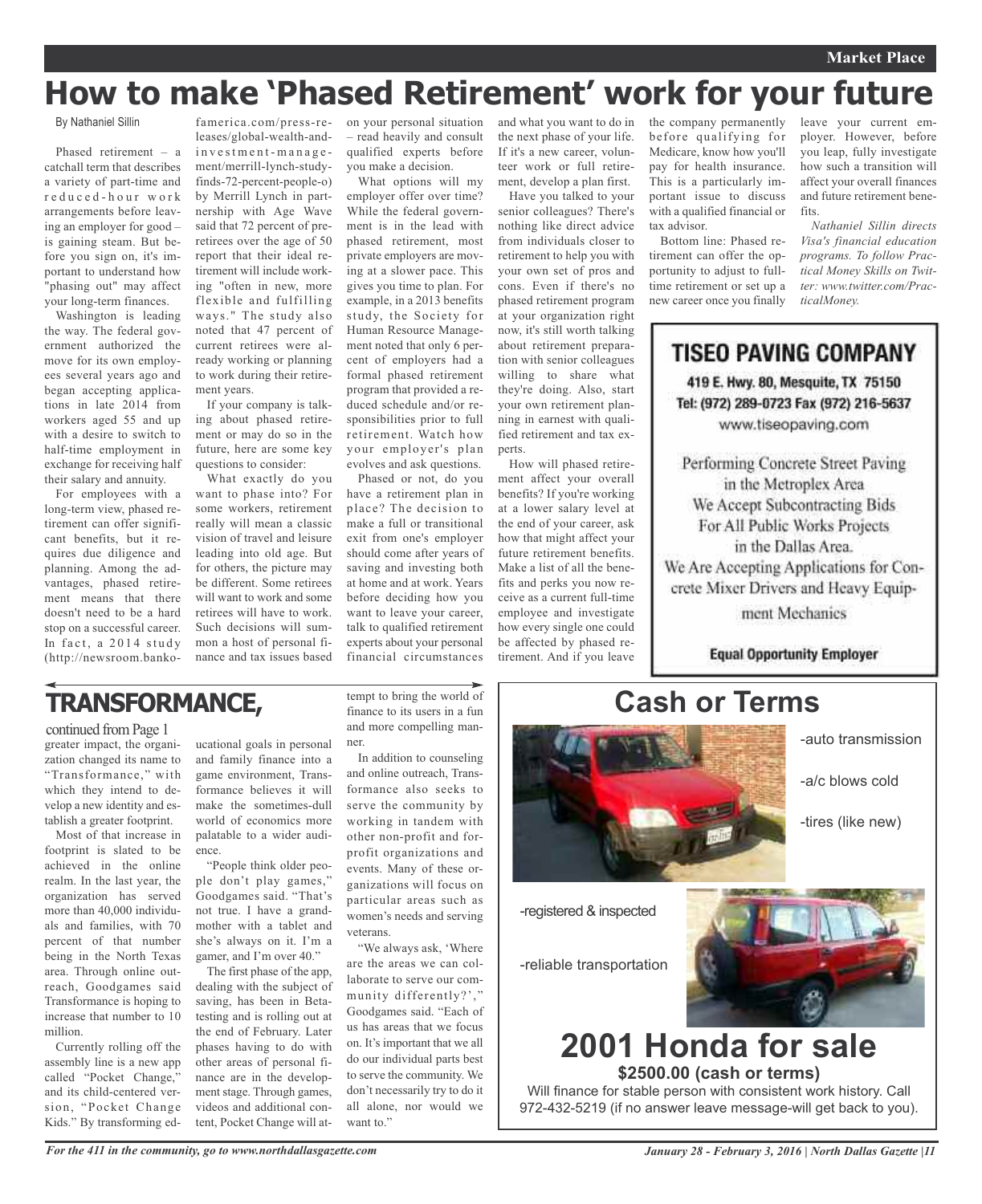## **Ohioans Lose over \$500 Million to Payday and Car Title Loan Fees**

By Charlene Crowell NNPA Columnist

Despite a landslide voter decision in 2008 to cap payday lending rates at 28 percent, the state's small-dollar, high-cost lending has continued to grow and now doubles the amount of fees charged a decade ago. Each year Ohio consumers who only needed a small dollar loan wind up with more than \$502 million in fees drained from their pockets.

Although state regulators as well as the legislature have the authority to enforce the voter-approved 28 percent rate cap, neither has exercised that power for seven years.

These and other key findings and others appear in a new report, Buckeye Burden: An Analysis of Payday and Car Title Lending in Ohio, from the Center for Responsible Lending  $(CRI)$ .

In 2014, Ohio's Supreme Court ruled the use of the Second Mortgage Loan Act by car title lenders was within the law; but did not address the CSO usage.

In the meantime, highcost lending in Ohio has grown to 836 storefront locations statewide that offer payday, car title loans – or both. More than half of these stores – 59 percent – offer both types of loans. Only five payday lenders control 77.5 percent of the state's market, operating 735 stores: Advance America, Cash America, Community Choice Financial, Check Into Cash and Ace Cash Express.

For an average \$300 payday loan, these lenders charge triple-digit storefront loans ranging from 228 to 718 annual percentage rates (APRs). That same size loan purchased online with these companies has an even higher APR, ranging from 683 to 763 percent.

Car title loans, typically due in 30 days, tend to be larger than payday loans, vary in amounts ranging from \$1,000 to as much as \$5,000, and terms up to seven months. The only borrowers eligible for this more costly loan are those who own clear title to an automobile. Even then, the loan

amount is a fraction of the vehicle's value. Depending upon terms offered, a \$2,000 loan could wind up costing \$4,407 to totally repay or \$1,959 for a six-month loan of \$1,000.

Recently more than 100 Ohio groups wrote the Consumer Financial Protection Bureau CFPB) about the state's disturbing growth of predatory lenders.

"The flourishing payday lending practices in Ohio are the ultimate case-inpoint for why rules governing predatory practices might be airtight," said Diane Standaert, CRL's director of state policy and report co-author. "The Consumer Financial Protection Bureau should take note – clearly, this is an industry that will find and exploit any possible angle to continue making predatory loans designed to trap Ohioans in an endless cycle of debt."

*Charlene Crowell is a communications manager*  $with the Center for Responsibility$ *ble Lending. She can be reached at Charlene.crowell@responsiblelending.org.*



## **Same Day Move-In • GREAT Location!! (Dallas)**

STOP PAYING SO MANY FEES! Our rent is FULL SERVICE. We pay for utilities – electricity, heating, air conditioning, and janitorial services … it's all included! No "Plus-E"– No "CAM."NO PERSONAL OR BUSINESS FINANCIAL HISTORY REQUIRED! GREAT DEALS ON ONE-ROOM SUITES! --- STOP PAYING TOO MUCH RENT! (Just North of Downtown Dallas)

• Surveillance Camera • No Application or Application Fees • Five-Page lease - Short & Simple • Extremely Competitive Rates • Same-Day Move-In • Flexible Lease Terms • On-site Management, Maintenance, Leasing and Space Planning • Ample, Convenient Parking • No Credit Check • Beautiful Glass & architecturally unique Building! **Rent Starting at \$199 per month (9.99/sq.ft.)**

Office / Medical Space 1327 Empire Central (@ I-35 Stemmons Freeway) Dallas, TX 75247 (972) 432-5219

## LET US HEAR FROM YOU! **Send stories and suggestions to editor@northdallasgazette.com**

CADNET/NORTH DALLAS GAZETTE **National and Local Classified Advertising Network**

To advertise call 972-509-9049 Email (ad for quote) opportunity@northdallasgazette.com

## Autos Wanted A-1 DONATE YOUR CAR FOR BREAST CANCER! Help United Breast Foundation education, prevention, & support programs. FAST FREE PICKUP - 24 HR RESPONSE - TAX DEDUCTION 855- 403-0213

Health & Fitness

VIAGRA 100MG and CIALIS 20mg! 50 Pills 866-312-6061 \$90 includes FREE SHIPPING. 1-888- 836-0780 or Metro-

**Miscellaneous** Make a Connection. Real People, Flirty Chat. Meet singles

Meds.net

\$99.00 FREE Ship-r i g h t n o w ! C a l l ping! 100% guaran-LiveLinks. Try it teed. CALL NOW! 1- FREE. Call NOW: 1- 888-909-9905 18+.

VIAGRA 100mg, ‼OLD GUITARS CIALIS 20mg. 50 tabs W A N T E D ! ! Gibson,Martin,Fender, Gretsch. 1930-1980. Top Dollar paid!! Call Toll Free 1-866-433- 8277

> AVIATION Grads work with JetBlue, Boeing, Delta and others- start

here with hands on training for FAA certification. Financial aid if qualified. Call Aviation Institute of Maintenance 866-453-6204

\*STOP Overpaying on Cable TV\* Lock in Your Price for 3 Years. FREE Install, HD and Movie Channels Same Bill, Same Price Every Month Call DISH Network - 855- 590-3207

## Wanted to Buy

CASH PAID - up to \$25/Box for unexpired, sealed DIABETIC TEST STRIPS. 1- DAYPAYMENT.1-800- 371-1136

Wants to purchase minerals and other oil and gas interests. Send details to P.O. Box 13557 Denver, Co. 80201

*ADVERTISE to 10 Million Homes across the USA! Place your ad in over 140 community newspapers, with circulation totaling over 10 million homes. Contact Independent Free Papers of America IFPA at danielleburnett-ifpa@live.com or visit our website cadnetads.com for more information.*

Reader Advisory: the National Trade Association we belong to has purchased the following classifieds. Determining the value of their service or product is advised by this publication. In order to avoid misunderstandings, s vertisers do not offer employment but rather supply the readers with manuals, directories and other materials designed to help their clients establish mail order selling and other businesses at home. Under NO circumstance send any money in advance or give the client your checking, license ID, or credit card numbers. Also beware of ads that claim to guarantee loans regardless of credit and note that if a credit repair company does business o phone it is illegal to request any money before delivering its service. All funds are based in US dollars. 800 numbers may or may not reach Canada.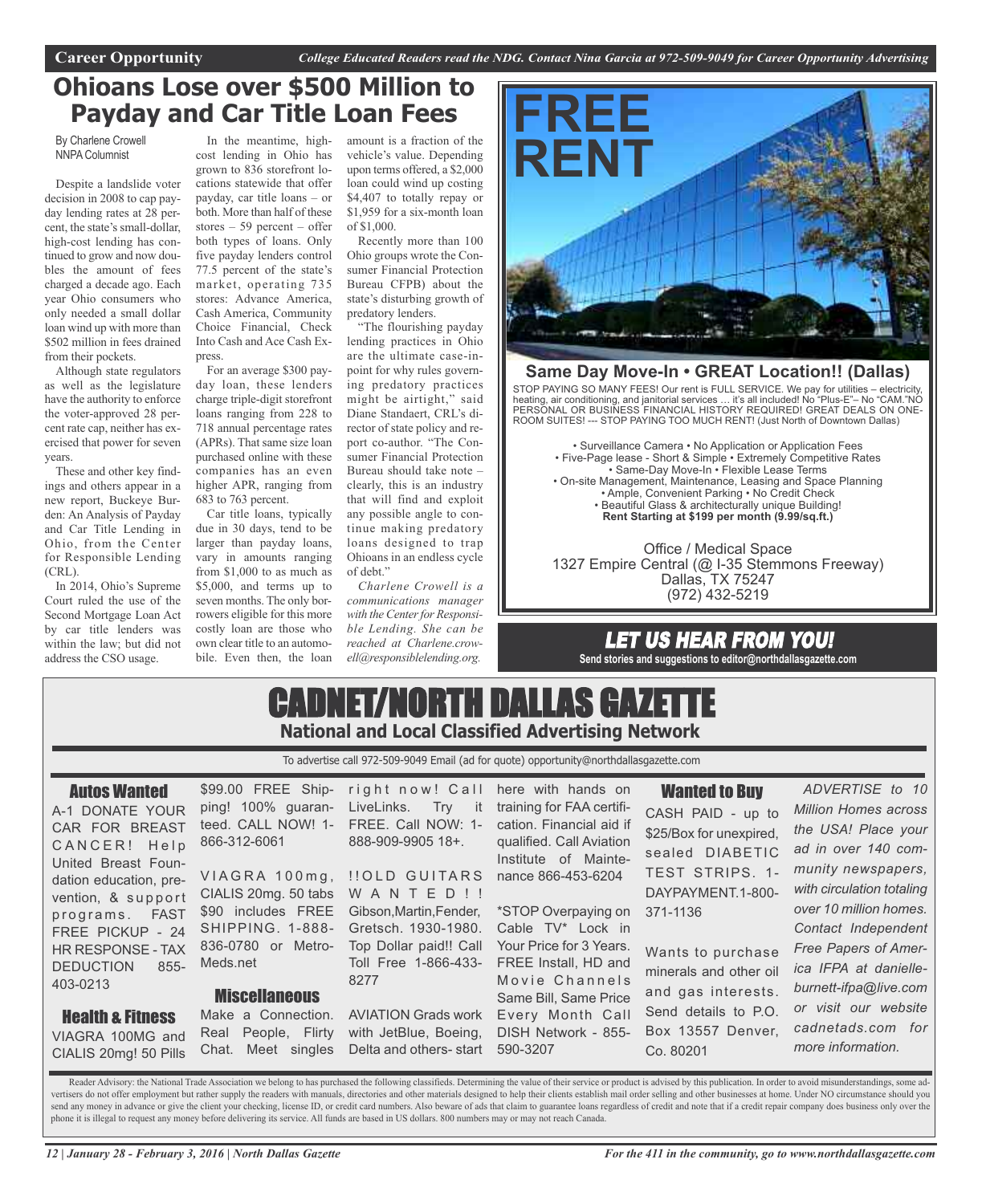## *On a quest for qualified candidates? Contact Nina Garcia at 972-509-9049* **Career Opportunity**

# **Volunteering can help your career**

MENLO PARK, Calif. Today many people may be looking for opportunities to give back to their community. What they may not realize is how their community service also could be helping their careers. In a Robert Half survey, more than four in 10 (41 percent) U.S. professionals said they volunteer outside of work. Respondents said their philanthropic activities help them improve their sense of well-being and effectiveness at the office (61 percent), expand their network (57 percent), develop new skills (49 percent), and enhance their company's visibility (35 percent).

The research also revealed demographic differences: More male (45 percent) than female professionals (37 percent) said they volunteer outside of work. Greater numbers of workers ages 18-34 (49 percent) reported donating their time than colleagues ages 35-54 (35 percent). (The value the youngest workforce group places on philanthropy echoes findings from Robert Half's Get Ready for Generation Z report, which showed these employees will accept lower pay to work for a cause they care about.)

Volunteering can help employees at any level build their careers," said Paul McDonald, senior executive director for Robert Half. "Not only does it provide the gratification of giving back to the community, but it could open doors to a new professional opportunity or business connection.

McDonald added, Managers may find that encouraging their employees to volunteer is a beneficial retention and recruitment tool. Many professionals value the chance to give back to causes that are important to them and their community."



presently volunteering outside of work, Robert Half tips for getting started: **Find an organization in**



**need.** Search for organizations you care about in your community, and then contact them to see how they could use your help. Be sure to explain your particular skills and interests.

**Check with your employer.** Many companies have ties to nonprofit organizations or facilitate charitable activities. Other companies offer volunteer matching or grant programs for those employees who give their time.

**Invite your colleagues to join you.** One person can make a big impact, but there could be power in numbers if your coworkers come, too.

**Look beyond the holidays.** There are community service opportunities available throughout the year, such as park cleanups and exercising for a good cause.



**Attention Suppliers of Goods, Services and Construction**

**Review Competitive Opportunities at www.bidsync.com**

**www.garlandpurchasing.com 972-205-2415**



. . . . and more

SIGN UP TO TAKE THE CITY OF IRVING'S NEXT CIVIL SERVICE ENTRANCE EXAM. CALL (972) 721-2696 TO REGISTER.

The City of Irving does not discriminate on the basis of race, sex, religion, age, or disability in employment or the provision of services. www.cityofirving.org

**Statewide African American Press\Association is seeking a statewide sales representative.**



The Texas Publishers Association is seeking a statewide sales representative to

represent the overall sales objective for the organization. Individual must have a proven sales track record with local and regional sales strategies.

Also the individual must be:

- A self-starter
- Have excellent written and verbal communication skills
- A visionary
- Professional

• Have excellent organizational skills Previous advertising agency and direct sales experience a plus. Position is commission based.

Serious inquiries only. **Please email resume to inquiries1909@gmail.com or leave a message for the position at 972-432-5219.**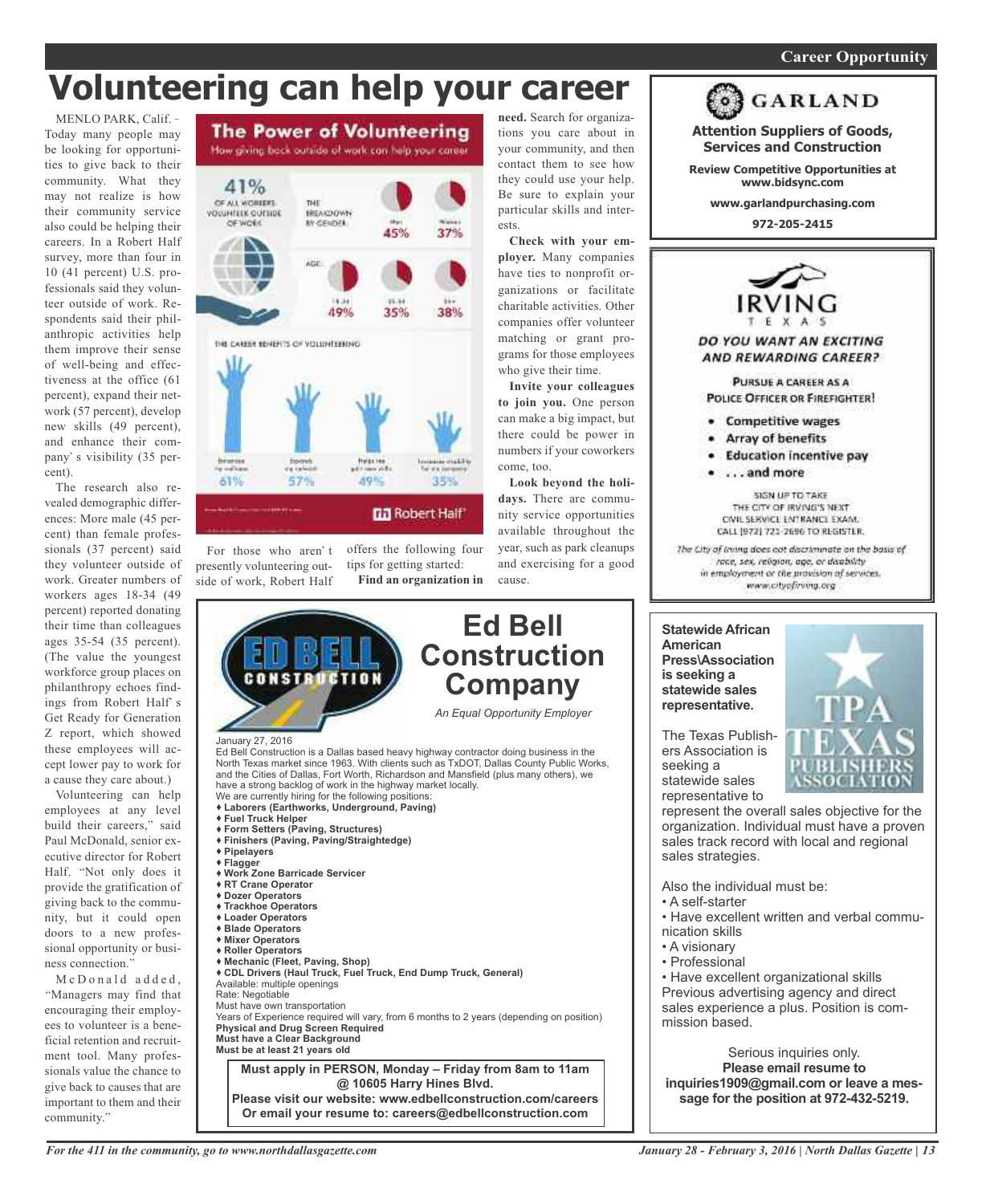#### **BETHEL BIBLE FELLOWSHIP CARROLLTON (A PLACE TO BELONG)**

**January 31, 9:45 a.m.**

You're invited to our Sunday Morning "Prayer and Meditation" followed by Morning Worship Service at 10 a.m. See what God is doing through and with us; you will be blessed.

#### **January 31, 12 Noon**

How do you study the Bible? Join us for Sunday afternoon Bible Study; Senior Pastor Woodson, Pastor Brenda Patterson and others will teach a series on "How to Study the Bible God's way." Learn how to know Christ and make Him known to others; to help you know and grow in God's word; to give you clarity and direction; to help you worship, honor and praise God; to help you know and use God's word to lead others to Christ; and to encourage fellowship and build unity within the church. You don't want to miss this Bible Study Group.

## **February 3, 7 p.m.**

Join us in Wednesday's Prayer and Bible Study Class with Senior Pastor Dr. Woodson and/or Pastor Brenda Patterson teaching on the subject of Spiritual Warfare. Learn what God says about critical issues and topics through the study of His word. Spiritual maturity is God's desire for you. It's Time to Grow; Ephesians 4:12 & 13.

Dr. Terrance Woodson, Senior Pastor 1944 E. Hebron Parkway Carrollton, TX 75007 972-492-4300 www.bethelbiblefellowship.org

#### **CHRIST COMMUNITY CHURCH IN RICHARDSON**

 $\frac{1}{2}$  ,  $\frac{1}{2}$  ,  $\frac{1}{2}$  ,  $\frac{1}{2}$  ,  $\frac{1}{2}$  ,  $\frac{1}{2}$  ,  $\frac{1}{2}$  ,  $\frac{1}{2}$  ,  $\frac{1}{2}$  ,  $\frac{1}{2}$ 

#### **January 31, 8:45 a.m. and 11 a.m.**

You're invited to our Morning Services as we worship, honor and praise God for His blessings.

**February 3,** Join us at 12 Noon with Rev. Viveca Potter teaching on the Word of God; come back at 6:45 p.m. for Corporate Prayer and stay for Senior Pastor Autry at 7:30 p.m. teaching the Word of God. Our youth will come for Food and Fellowship at 7 p.m. followed by Bible

Study at 7:30 p.m. **February 6, 12 Noon** You are invited to our 2nd Annual L.I.F.T. (Ladies in Fellowship Together), Luncheon at the Romano's Macaroni Grill in Addison, Texas for fun and fellowship. Call the church for

Dr. Terrence Autry, Senior Pastor 701 Centennial 972-991-0200 Richardson, TX 75081 www.Christcommunityrichardson.org  $\mathcal{L}_\text{max}$  , which is a set of the set of the set of the set of the set of the set of the set of the set of the set of the set of the set of the set of the set of the set of the set of the set of the set of the set of

details.

#### **FELLOWSHIP CHRISTIAN CENTER CHURCH IN ALLEN "THE SHIP"**

#### **January 31, 8 a.m.**

Join us as we praise and worship God in the Joycie Turner Fellowship Hall, 200 West Belmont Drive in Allen; followed by our Worship Services at Bolin Elementary School in Allen, Texas 75002 and bring someone with you; you will be blessed.

## **February 3**

You're invited to our Wednesday's 12 Noon-Day Live, Prayer and Bible Study and/or our Wednesday Night Live, Prayer and Bible Study at 7 p.m. to learn more about God's Word at the Joycie Turner Fellowship Hall, 200 West Belmont Drive in Allen. Be encouraged by God's plan for your maturity and His glory; and most of all, be prepared to grow.

Dr. W. L. Stafford, Sr., Ed. D. Senior Pastor

5705 Cheyenne Drive at Bolin Elementary School in Allen 75002 for Sunday Morning Worship and the Admin. Building Address is 200 W. Belmont Drive

Allen, TX 75013 972-359-9956 www.theship3c.org  $\mathcal{L}=\mathcal{L}^{\mathcal{L}}$  , where  $\mathcal{L}^{\mathcal{L}}$  , we have the set of the set of the set of the set of the set of the set of the set of the set of the set of the set of the set of the set of the set of the set of the set of

### **INSPIRING BODY OF CHRIST CHURCH**

**January 31, 7:30 and/or 11:30 a.m.** You're invited this Sunday as we praise, worship,

honor and magnify God's Holy name.

**February 1, 7 p.m.** Join us in Monday School as we learn what God has to say to us.

Pastor Rickie Rush 7701 S Westmoreland Road Dallas, TX 75237 972-372-4262 www.Ibocchurch.org  $\overline{\phantom{a}}$  , and the set of the set of the set of the set of the set of the set of the set of the set of the set of the set of the set of the set of the set of the set of the set of the set of the set of the set of the s

#### **MT. OLIVE CHURCH OF PLANO (MOCOP)**

**January 31, 10 a.m.** Join us for Sunday Worship Service as we praise and worship God for His Honor and His glory. Call the church for details.

**February 3, 7 p.m.** You're invited to our Wednesday's Bible Study class; you will learn what God has to say to us. Come to be encouraged by God's plan for your spiritual growth and His glory.

Pastor Sam Fenceroy Senior Pastor and Pastor Gloria Fenceroy 300 Chisholm Place Plano, TX 75075 972-633-5511 www.mocop.org  $\mathcal{L}=\mathcal{L}^{\mathcal{L}}$  , where  $\mathcal{L}^{\mathcal{L}}$  , we have the set of the set of the set of the set of the set of the set of the set of the set of the set of the set of the set of the set of the set of the set of the set of

#### **MT. PISGAH MISSIONARY BAPTIST CHURCH**

**January 31, 9:45 a.m.** You are welcome to join us for our Sunday morning worship service as we praise and worship God.

**February 1, 9 p.m.** Join us for our Intercessory Prayer Ministry and our Monday's Conference calls.

We're on the Move New Year, New Location

**February 7, 10 a.m.** You're invited to join us in our Worship Service at our new home, 1020 Sherman Street in Richardson, Texas. Call the church for details.

R. W. Townsend, Senior Pastor 11611 Webb Chapel Road Dallas, TX 75229 972-241-6151 www.dallasmtpisgah.org  $\mathcal{L}=\mathcal{L}^{\mathcal{L}}$  , where  $\mathcal{L}^{\mathcal{L}}$  , we have the set of the set of the set of the set of the set of the set of the set of the set of the set of the set of the set of the set of the set of the set of the set of

## **NEW MOUNT ZION BAPTIST CHURCH**

**January 31** You're invited to join us for Early Morning Services at 7:30 a.m., followed by Sunday School at 9 a.m. and Morning Worship at 10:30 a.m.

**February 3, 7 p.m.** Join us in Wednesday's Bible Study class; you will learn what God has to say to us for our growth.

Dr. Tommy L. Brown Senior Pastor 9550 Shepherd Road Dallas, Texas 75243 214-341-6459 www.nmzb.org

**SHILOH MBC**

**IN PLANO (WHERE COMMUNITY BECOMES FAMILY)**

#### **January 31, 10 a.m.**

Join us as we praise and worship God in our Morning Worship Services. You will be blessed.

### **February 3, 7 p.m.**

You're invited to our Wednesday's Bible Study to learn more about God's Word. Come and be encouraged by God's plan for your maturity and growth; it's all for His glory and His honor.

Dr. Isaiah Joshua, Jr. Senior Pastor 920 E. 14th Street

Plano, TX 75074 972-423-6695 www.smbcplano.org

## **WESTSIDE BAPTIST CHURCH**

 $\overline{\phantom{a}}$  , and the set of the set of the set of the set of the set of the set of the set of the set of the set of the set of the set of the set of the set of the set of the set of the set of the set of the set of the s

## **January 31 7:45 and 10:45 a.m.**

You're invited to join us for Sunday Morning Worship as we praise and worship God for His many blessings.

Minister Thomas Bessix Senior Pastor 900 Bellaire Blvd. Lewisville, TX 75067 972-221-5668 www.wbcchurch.org



NDG now has a "Special Advertising Package"for churches and non-profit organizations that need to let the community know about your Special Event.

## Opportunity You Can Measure...

## **Church Events**

- Church Anniversary
- Pastor's Anniversary
- Women's Day

• Men's Day

(Concerts) • Special Events

• Fundraisers

(Personal or Community)

**Non-Profit Org. Events**

## Special Rate \$199

(Black & White, per insertion) Ad size - 4.905"x 6"(Quarter Page, B&W) (NOTE: Color Ad \$75 extra per inserion) Production disclaimer - NDG ad meake-ready is not included in promotion. Layout/production of "copy ready"ad will be a nominal extra cost.

E-mail ad copy to: Marketing@NorthDallasGazette.com or call our Marketing Department today!





*14 | January 28 - February 3, 2016 | North Dallas Gazette*

*For the 411 in the community, go to www.northdallasgazette.com*

## **Church Happenings www.NorthDallasGazette.com**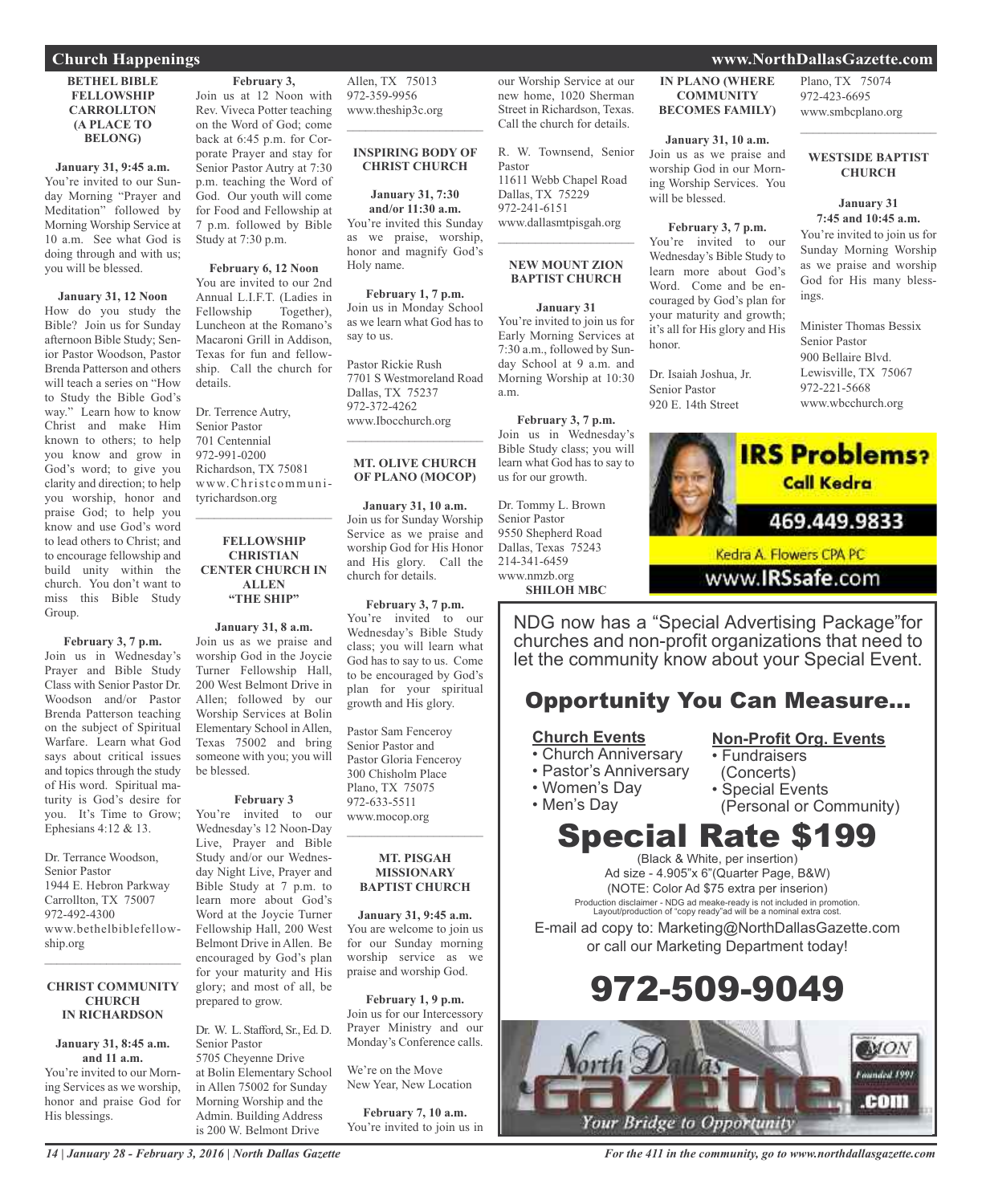## **www.NorthDallasGazette.com Church Directory**

# **God's memo to His believers**



*Send email to: businessoffice@ northdallasgazette.com to sign up for Sister Tarpley's weekly electronic newsletter.*

*Some years ago I received this from my baby sister, Mrs. Rose Demus Fielding. It is something to ponder.*

**God's Memo to His Believers:** Take counsel, I hear your cry. It passes through the darkness, filters through the clouds, mingles with starlight, and finds its way to my heart on the path of a sunbeam.

I have anguished over the cry of a hare choked in the noose of a snare; a sparrow tumbled from the nest of its mother, and a Son shedding His blood on a cross.

Know that I hear you also. Be at peace. Be calm. I bring thee relief for your sorrow for I know its cause ... and its cure.

You weep for your individuality that has been trampled by mobs; and for your talent that has been wasted through misuse.

You look upon yourself with disgrace and you turn in terror from the image you see in the pool. Who

is this mockery of humanity staring back at you with bloodless eyes of shame?

Where is the grace of your manner, the beauty of your figure, the quickness of your movement, the clarity of your mind, the brilliance of your tongue? Who stole your goods? Is the thief's identity known to you, as it is to me?

Once you read from many books and wrote on many tablets, convinced beyond any doubt that all the Wisdom of Solomon would be equaled and surpassed by you.

Dost thou remember who implanted those plans and dreams and seeds of hope within you? You cannot. You have no memory of that moment when first you emerged from your mother's womb and I placed my hand on your soft brow.

And the secret I whispered in your small ear when I bestowed my blessings upon you? Remember our secret? You cannot.

The passing years have destroyed your recollection, for they have filled your mind with fear and doubt, anxiety, remorse, hate and there is no room for joyful memories where these beasts habitats.

the dead bury the dead. This day, like unto Jesus at the tomb of Lazarus, I command you to come forth and you will walk

begin a new life. This is your new date of

birth. Your first life, like unto a play of the theatre, was only a rehearsal. This



*Little Miss Kanae Wise, 4th Grader at Carrollton Elementary, daughter of Ms. Demekia Wise, with Dr. Bobby Burns, Superintendent of Carrollton-Farmers Branch I.S.D. after quoting (from memory) facts and passages of Dr. King's messages at the Annual MLK Day Program in Carrollton, TX, started in January '89 by Bahram (B.J.) & Sara Jalalizadeh and the Bahia's Community in the Carrollton, Farmers Branch and Lewisville areas.*



What is past is dead. Let from your cave of doom to time the curtain is up. This time you will not fail.

> Light your candles and share your cake. You have been reborn. I gave you power to think, to love, to will, to laugh, to imagine, to create, to plan, to speak, and the power to pray.

> What is past is past. There are four laws of happiness and success. 1) Count your blessings. 2) Proclaim your rarity. 3) Go another mile. 4) Use wisely your power of choice.

> Choose to love rather than hate; to laugh rather

than cry; to create rather than destroy; to persevere rather than quit; and to praise rather than gossip; to heal rather than wound; to give rather than steal.

Choose to act rather than procrastinate; to grow rather than rot; to pray rather than curse; and to live rather than die.

And one more, to fulfill the four laws of happiness and success. Do all things with love ... Love for self, love for all others, and love for Me (God).

Author Unknown and Edited







SMBC: A church Focused on

Īsiah Joshua, Jr. Fustor

Excellence while Teaching the Word. Preaching the Gospel, Reaching the World

Worship Times: 8 and 11 a.m. Sunday School: 9:45 a.m. Mid-week: Wednesday at 7:00 p.m. Youth Church: Every 3rd, 4th, and 5th Sunday at 10:45 a.m. AWANA: Wednesday at 6:30 p.m. Contact Information: 972-423-6695 www.smbcplano.org

Second Keybeardist Needed: Please Call For Into



*For the 411 in the community, go to www.northdallasgazette.com*

*January 28 - February 3, 2016 | North Dallas Gazette | 15*